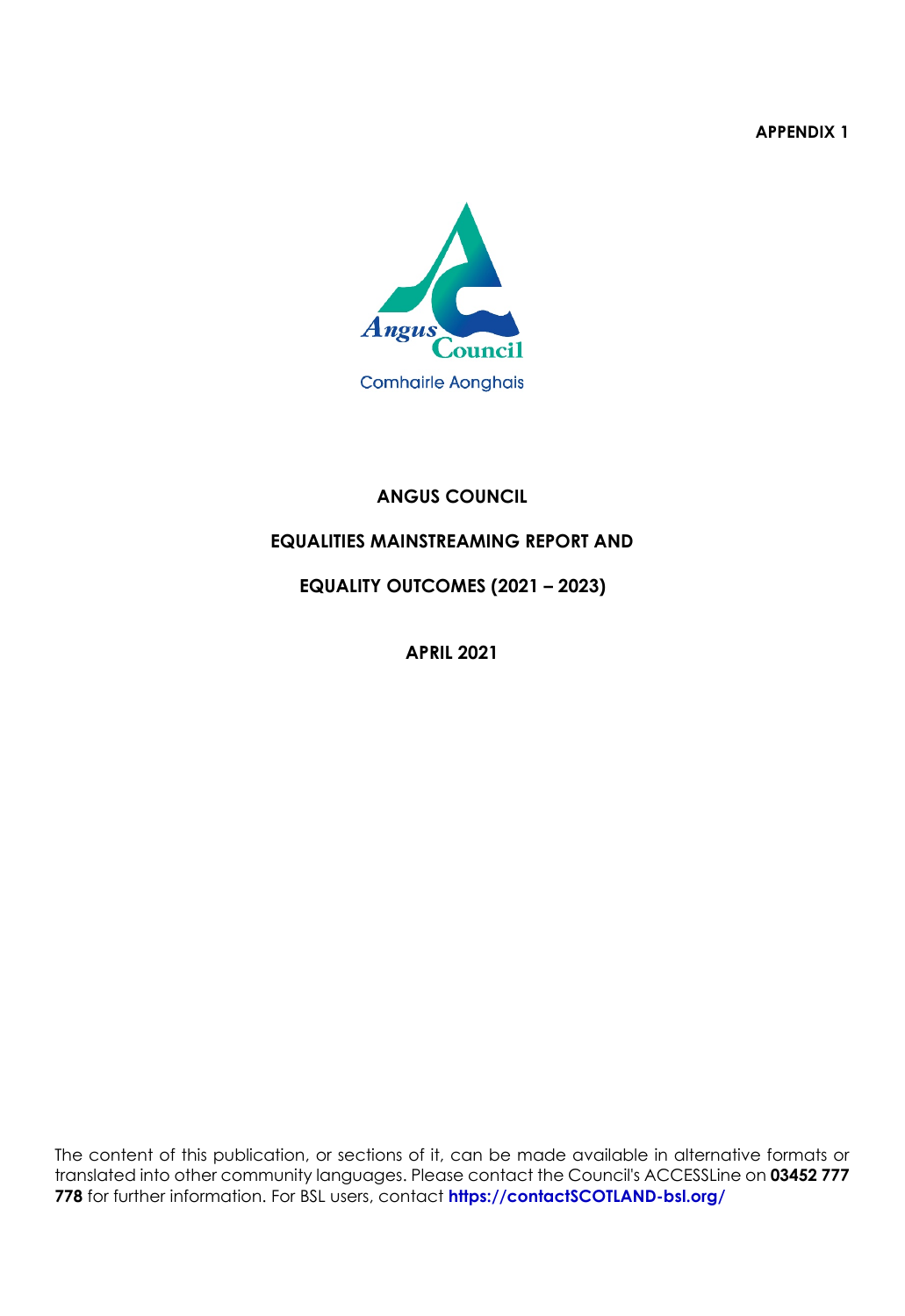# **CONTENTS**

- 1. Introduction
- 2. Background
- 3. The Legislative Background
- 4. Mainstreaming Equalities
- 5. Our Commitment to Equality
- 6. Equality Outcomes
- 7. Equality Commitments
- 8. Awareness Raising
- 9. Access to Council Information
- 10.Consultation
- 11.Partnership Working
- 12.Procurement
- 13.Equality Monitoring of our Workforce
- 14.Pay Gaps: Gender, Disability, Race
- 15.Occupational Segregation
- 16.Further Information Table of Bullying Incidents in Schools
- 17.Selection of some Equality Achievements/Developments

Appendix 2 Equality Outcomes

Appendix 3 Employee Monitoring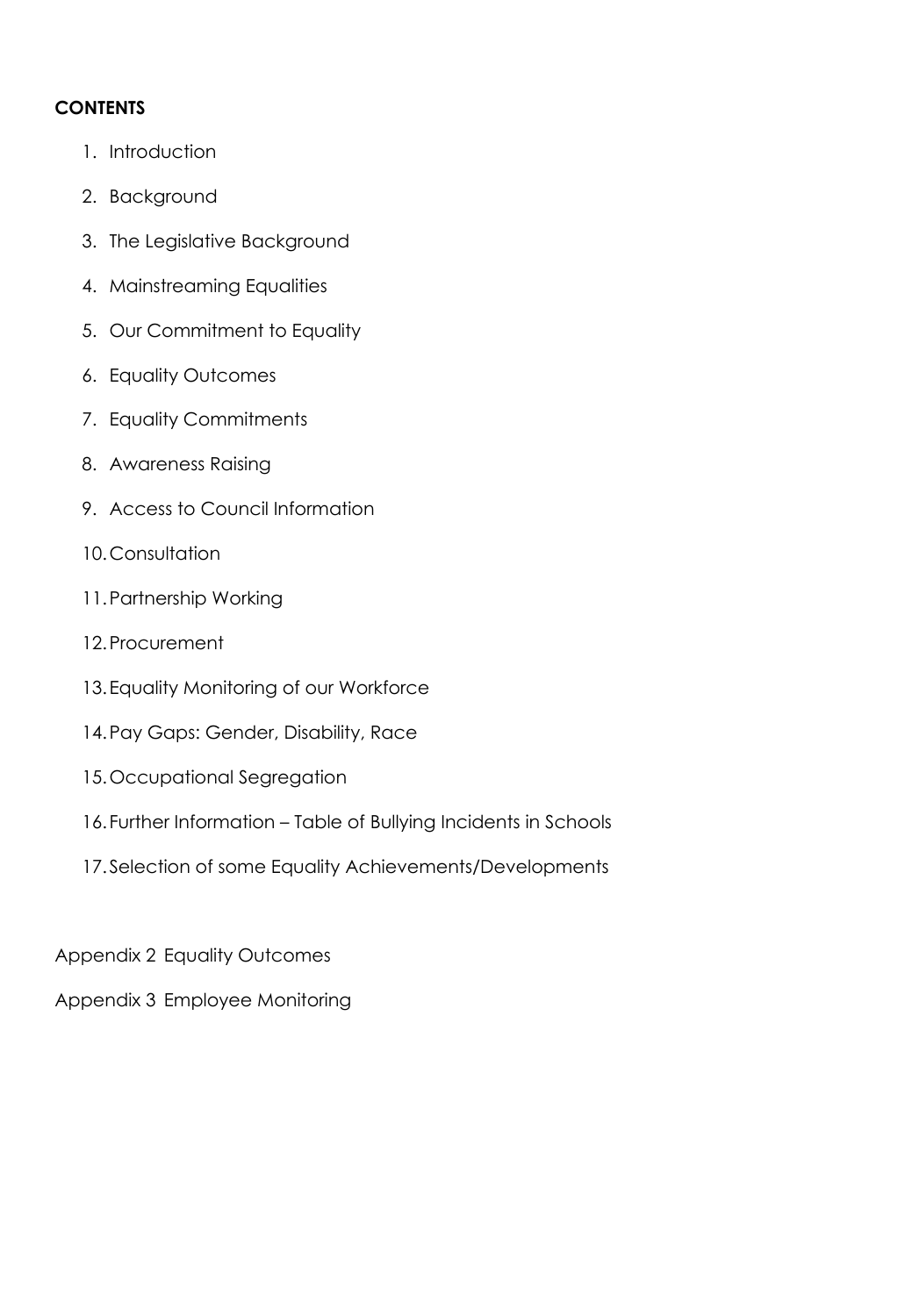### **1. Introduction**

COVID-19 has had a dramatic impact on all of our communities and people, but particularly those who were already most at risk of experiencing inequality. It has highlighted why now is the time to think about things differently and to renew our focus on the goals of reducing inequality and improving the quality of life of all of our people. We will only achieve the ambitions we have set out, and ensure a genuinely collective recovery for everyone, by putting equality and human rights at the heart of our approach. (Scottish Government).

Our vision is that Angus is a great place to live, work and visit. The plan to deliver our vision was detailed in our Council Plan 2019-2024 which was updated in 2020, and it acknowledged reducing budgets coupled with an increasing demand for services, and outlined work planned for the coming year. In light of the COVID-19 pandemic we looked again at our priorities to best support our people and our businesses in Angus to recover and renew over the short, medium and longer term. We have looked at our response to COVID-19, the strong partnerships developed, the pace at which we responded and how we adapted our ways of working to support our citizens and businesses. We have been capturing and building on that experience and learning. As a result, our 2020 plan reaffirms our commitment to our four strategic priorities. We want:

- **1. Angus to be a go-to place for businesses**
- **2. To maximize inclusion and reduce inequalities**
- **3. Our communities to be strong, resilient and led by citizens**
- **4. Angus Council to be efficient and effective**

The council is committed to shifting our focus to working more closely with our citizens, our communities, our businesses - our people - putting them at the heart of everything we do. From the COVID-19 pandemic we have seen more than ever the value of the work done in our communities and the benefit of working in partnership. As we focus on recovery and renewal, we need to learn from and build on the experiences of the last year. We recognise that living and working in Angus will be very different and for those coming to visit, but it will still be a great place.

Of the four strategic priorities, the one identified to maximise inclusion and reduce inequalities is key to our Mainstreaming Report. Angus Council is committed to tackling inequalities, in both the short and long term, as demonstrated within this report, and within equality outcomes which we feel are vital to addressing and making progress with these important issues. For example, we continue to prioritise reducing gender-based violence, hate incidents, narrowing the poverty-related attainment gap, and as a council, have a particular focus on ending child poverty, aligning various equalities' issues with the Scottish Government's priorities.

We use nationally gathered information, research and data, as well as local, to inform our equalities priorities, and to set the context for this report. These also shape the services we provide, alongside our partners, for the benefit of people who live and/or work in Angus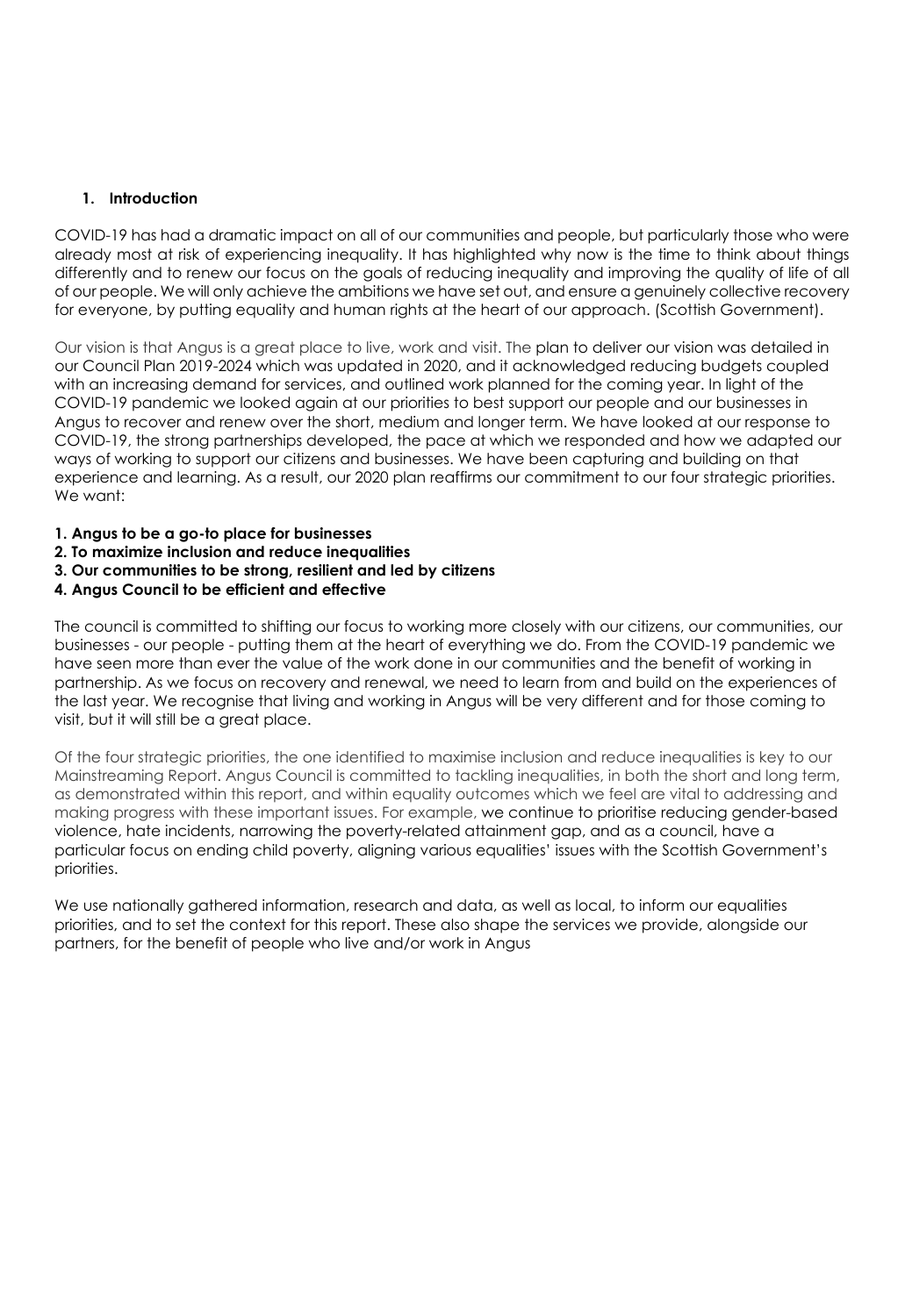# **2 Background**

In order to appreciate the adverse impact of inequality, and to fully comprehend the scale of the inequalities we face, it is helpful to understand the national picture (aspects of the local, Angus wide picture are detailed elsewhere in this mainstreaming report/outcomes). The National Equality Evidence Finder <http://www.equalityevidence.scot/> is helpful in providing some equality information broken down to local levels.

COVID-19 had a significant impact on widening pre-existing inequalities. (Information on this can be found here for BSL users: https://vimeo.com/466513143/dfce00c09fl.

**The Scottish Government** identified that the restrictions put in place due to the pandemic have slowed the spread of the virus, but the restrictions have caused broader societal harms. Many people report feeling isolated and anxious, and school closures have affected children's education and wellbeing. These harms can be difficult to measure. The economy is central to our wellbeing, whether through the provision of direct services and goods, provision of taxes to fund public services like health and welfare, or by providing opportunities for employment and income. These have all been impacted by COVID-19. Some of the changes we've seen may stay with us for some time.

COVID-19 causes direct and tragic harm to people's health. As a result of people following the guidance the number of people getting COVID-19, the number of hospital and ICU admissions, and the number of deaths were reduced, but COVID-19 is also having a wider impact on health and social care through its impact on services and how people are using those services. These changes will have an impact on people's health in both the short term and long term.

**Caroline Waters,** Interim Chair of the Equality and Human Rights Commission (EHRC), has stated that "Great Britain is experiencing a crisis not seen before in modern times. The coronavirus pandemic has drastically changed the way that we live our lives. Life in Britain will probably never be the same again. While everyone has been affected by either the virus or the restrictions imposed in response to it, the negative impact has been more severe for some groups than others. Sadly, this isn't surprising. We've reported for many years now of the persistent and structural disadvantages facing certain groups in our society. It is deeply concerning to see how quickly large numbers of people have become at risk of living in poverty. Without a clear strategy to address this, the small gains we have made in equality and human rights over the past few years are set to reverse with clear and long-lasting damage to our society and our economy. "

The EHRC has produced a report, How Coronavirus has Affected Equality and Human Rights, and has identified that:

- The economic impact of the pandemic has been unequal, entrenching existing inequalities and widening others.
- The immediate impact on the labour market has been one of greater underemployment rather than unemployment, although unemployment is expected to rise as government support schemes are reduced or end.
- The loss of earnings from underemployment is contributing to a drop in living standards. Poverty is expected to rise, despite unprecedented government support to protect jobs and incomes.
- The groups most likely to be affected by the expected rise in poverty include young people, ethnic minorities, and disabled people, who are already closest to the poverty line. The withdrawal of government support schemes is likely to trigger further increases in hardship.
- Young people have experienced significant interruption to their education, which threatens previous gains in attainment levels.
- Differences in support for remote learning during the pandemic threaten to widen inequalities for those who already perform less well than their peers, particularly boys, black pupils, some Gypsy, Roma and Traveller pupils, pupils who need support in education, and those who are socio-economically disadvantaged.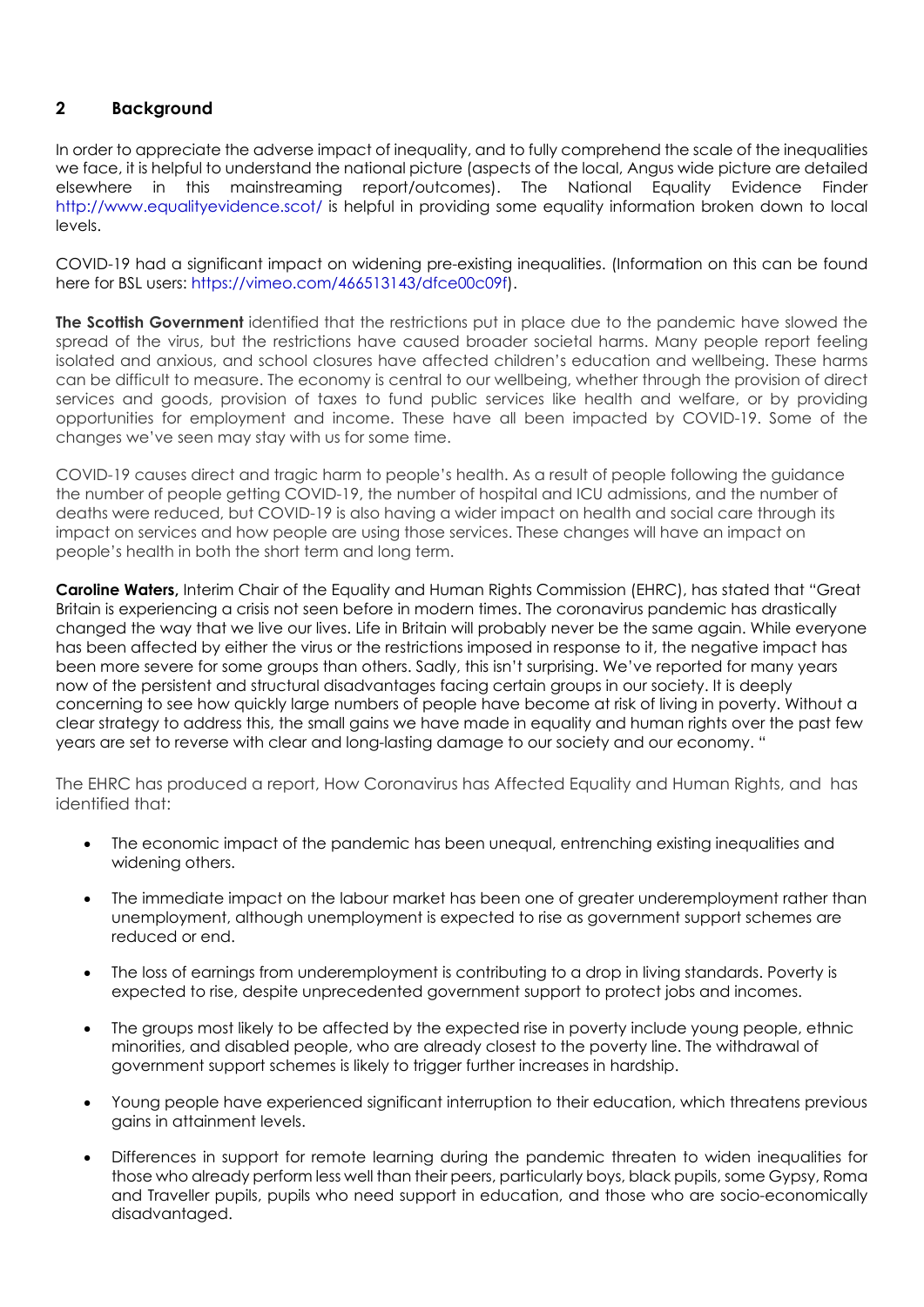- Older people, ethnic minorities and some disabled people, particularly those in care homes, have been disproportionately impacted by the pandemic
- The increased demand for social care has threatened the financial resilience of the sector, potentially impacting its users and workers. This has led to an increased reliance on unpaid carers, who are more likely to be women.
- There has been a rise in reported domestic abuse and there are concerns about the ability of survivors to access justice.
- COVID-19 control measures in the criminal justice system potentially undermine the effective participation of some disabled defendants / accused and victims.

The EHRC has also identified that the lockdown restrictions and social distancing measures have led to a rapid transfer of a wide range of services online. "We previously observed that one in five disabled people and older people still did not access the internet (EHRC, 2018). These groups are therefore potentially further excluded from accessing key services, whether that be public services or online shopping for essential goods. Additionally, drastic reductions in public transport services could further impact these groups.

The coronavirus pandemic also has a significant impact on securing timely access to healthcare for other lifethreatening conditions, such as cancer and heart disease. Across Britain, some referral rates have decreased, and waiting times have increased considerably and are likely to lead to reverses in survival rates and life expectancy. These delays, as well as challenges in accessing healthcare for wider chronic conditions have the potential to widen further the existing health inequalities. Evidence of these trends will not show up for some time.

The EHRC also provided some data in relation specifically to employment and found that the change for young people was starker than that on gender grounds. Across Britain the employment rates for those aged 16 to 17 and 18 to 24 fell by 1.5 and 3.0 percentage points between January–March and May–July 2020, while they rose for those aged 25 to 64, indicating a more severe impact on younger workers (ONS, 2020).

The unemployment rate for disabled people (aged 16 to 64) in April–June 2020 was 6.5% compared with 3.5% for non-disabled people. This compared with equivalent rates of 8.8% and 3.3% in April–June 2018 (ONS, 2020). Citizens Advice research (2020) suggests that disabled people, parents and carers are most at risk of being made redundant.

Patterns of employment for ethnic minority groups have remained similar to those previously reported. In April to June 2020, Indian (77.8%) and White (77.6%) people aged 16 to 64 had the highest employment rates, as they had in April–June 2018. Pakistani (57.5%) and Bangladeshi (59.1%) people had the lowest rates, again as was the case in April–June 2018 (ONS, 2020).11 Unemployment rates were higher for Pakistani, Bangladeshi and Black African /Caribbean people aged 16 and over in April–June 2020 at 8%, compared with a rate of 3.5% for White people (ONS, 2020o). Data on redundancy by ethnicity is unavailable. Additional data and analysis of the reasons for reduction in working hours has shown that in April 2020, respondents who identified as Black, Asian and Minority Ethnic (BAME) were 13 percentage points less likely to be furloughed, and 14 percentage points more likely to have been unemployed than non-BAME respondents.

**Caroline Waters** has also commented that "In the early days we said that coronavirus did not discriminate. However, the virus has torn through our lives exposing stark inequalities which show that ultimately, the outcomes it creates, do. We cannot afford for inequality in our society to become further entrenched. And as we learn to live with coronavirus and look to re-build our society, we have to strike a difficult balance between making sure that lives are protected, but also protecting the hard-won freedoms that are the hallmark of life in Britain."

This unfairness isn't inevitable - poverty and inequalities of outcome can be reduced, and life chances improved. In our Equality Outcomes and Mainstreaming Report we are taking cognisance of the greater impact of the pandemic on equality issues, both at national and at local level, and taking action to ensure that inequality is minimised as much as possible for the people of Angus.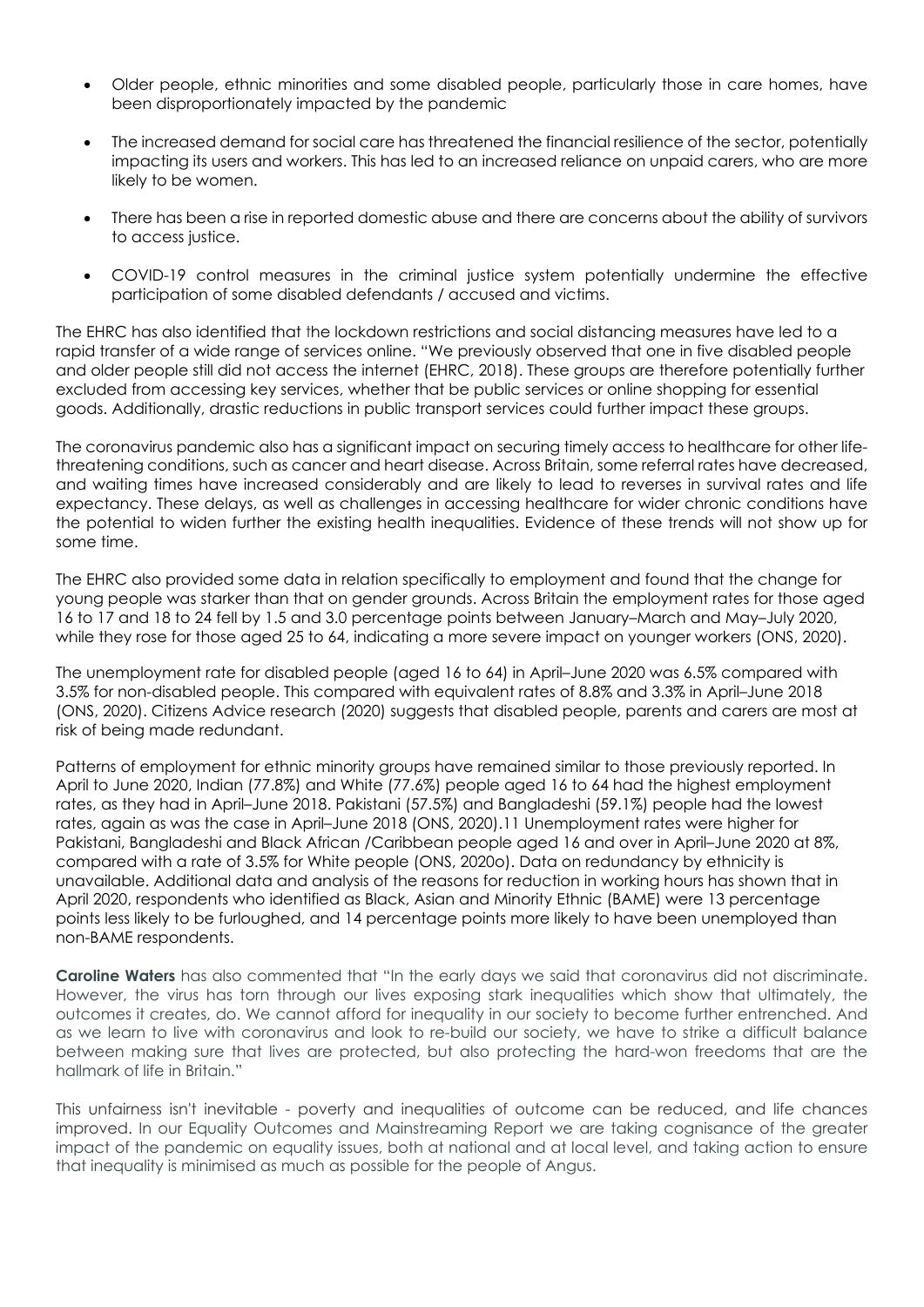### **3. The Legislative Background**

The **Equality Act 2010 (Specific Duties) (Scotland) Regulations 2012** came into force in May 2012. These specific duties are designed to help public authorities in their performance of the general equality duty for public bodies to, in the exercise of their functions, have due regard to the need to:

- eliminate unlawful discrimination, harassment and victimisation.
- advance equality of opportunity between persons who share a relevant protected characteristic, and persons who do not share it.
- foster good relations between persons who share a relevant protected characteristic, and those who do not share it.

The key legal requirements for the council contained in these specific duties are to:

- Report progress on mainstreaming the equality duty.
- Publish equality outcomes and report progress.
- Assess and review policies and practices.
- Gather and use employee monitoring information.
- Publish gender pay gap information.
- Publish statements on equal pay.
- Consider award criteria and conditions in relation to public procurement.
- Publish equality information in a manner which is accessible.

From April 2018, the Fairer Scotland Duty, Part 1 of the Equality Act 2010 came into force in Scotland. It places a legal responsibility on particular public bodies in Scotland to actively consider ('pay due regard' to) how they can reduce inequalities of outcome caused by socio-economic disadvantage, when making strategic decisions. The main points to note are:

- To fulfil their obligations under the Duty, public bodies must be able to meet the key requirement in each case:
- To actively consider how they could reduce inequalities of outcome in any major strategic decision they make; and to publish a written assessment, showing how they've done this.
- The Duty applies from 1 April 2018 and does not cover decisions made before this date
- The Duty also does not override other considerations such as equality or best value.

The Equality and Human Rights Commission (EHRC) is the Regulator for the Fairer Scotland Duty (as well as the overarching Equality Act 2010), and will be closely involved with monitoring and the development of best practice for the Duty, particularly in the first three years, which is the implementation phase.

In 2021 we introduced joint Equality Impact Assessment/Fairer Scotland Duty Assessments to take cognisance of the requirement to assess our strategies and Plans for socio-economic impacts, and in acknowledgement that equalities and poverty related issues can often be interconnected.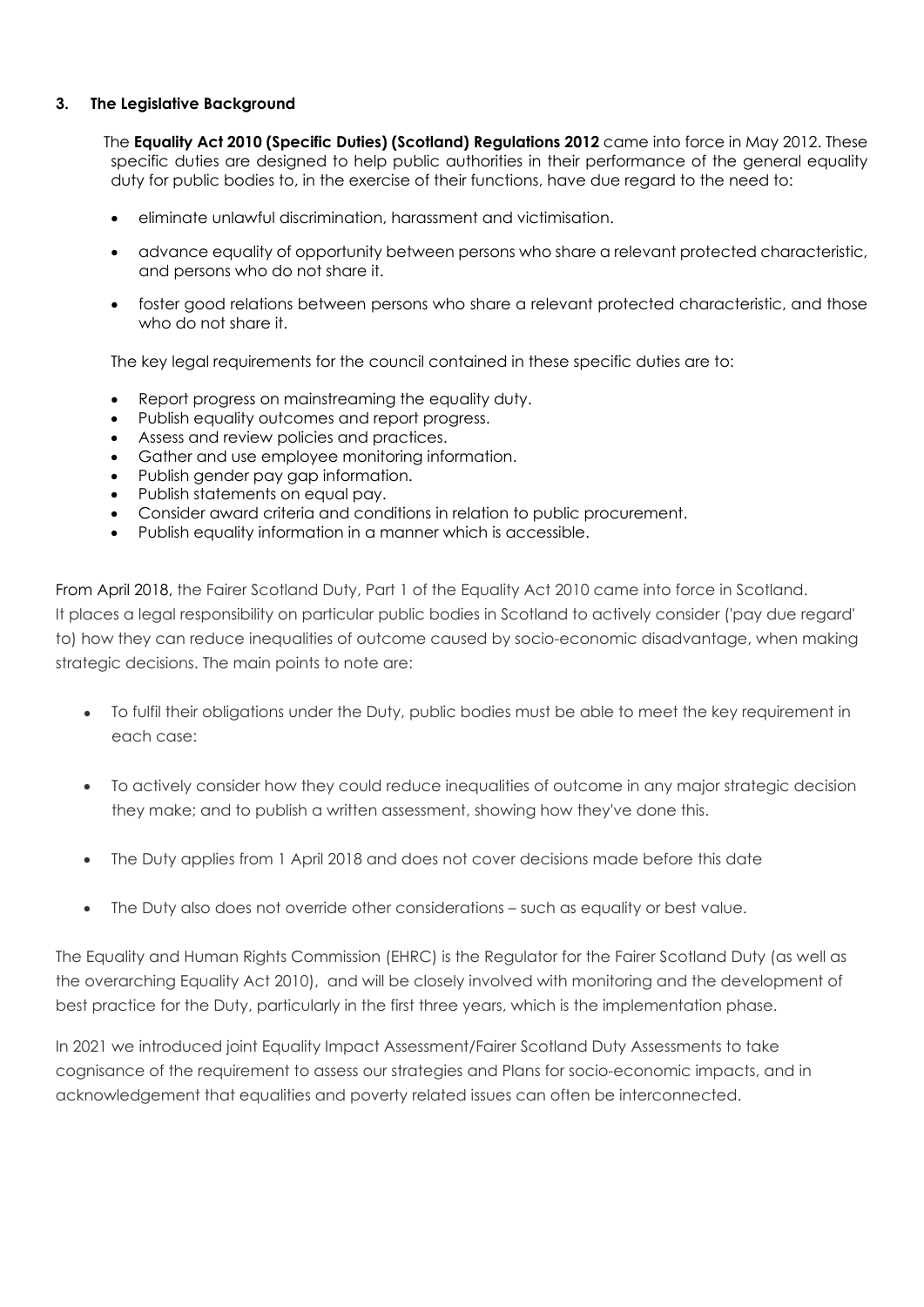Diagram from the Fairer Scotland Duty of some of the impacts of socio-economic disadvantage on outcomes for people experiencing them:



### **Reporting Timeframe**

It is a statutory requirement for local authorities every two years to

- Produce refreshed Equalities Mainstreaming Report
- Report progress on the equality outcomes previously set
- Provide a breakdown of employee monitoring information
- Report on the gender pay gap

There is also a legislative requirement for education authorities to set outcomes, detail mainstreaming, and provide employment information: these have been incorporated within the council's Mainstreaming Report and Equality Outcomes 2021 separated in identifiable sections in our equality outcomes (Appendix 2).

Additionally, there is a requirement for Licensing Boards to have a mainstreaming report and equality outcomes: these are also encompassed within our local authority ones.

The Angus Health and Social Care Partnership is responsible for adult care. This Partnership is governed by the Integrated Joint Board which is subject to its own equality duties and reporting timeframes, however those staff members employed by the council are included within our monitoring figures in this report.

ANGUSalive staff are not included in our monitoring figures, as they are a separate entity and are not subject to the public sector equality duties, although they provide services previously undertaken by the council. ANGUSalive is required, however, to publish their gender pay gap separately on an annual basis, and this information is given to them by Angus Council human resources, as their staff are paid via the council's payroll.

Angus Council acknowledges that equalities legislation has been a driver for reducing inequalities but recognises that much work still needs to be done to address the continuing inequalities which exist.

# **4. Mainstreaming Equality**

We have been working to mainstream and integrate equality into the day-to-day working of the council for some years. This means taking equality into account in the way we exercise our functions and the decisions we take.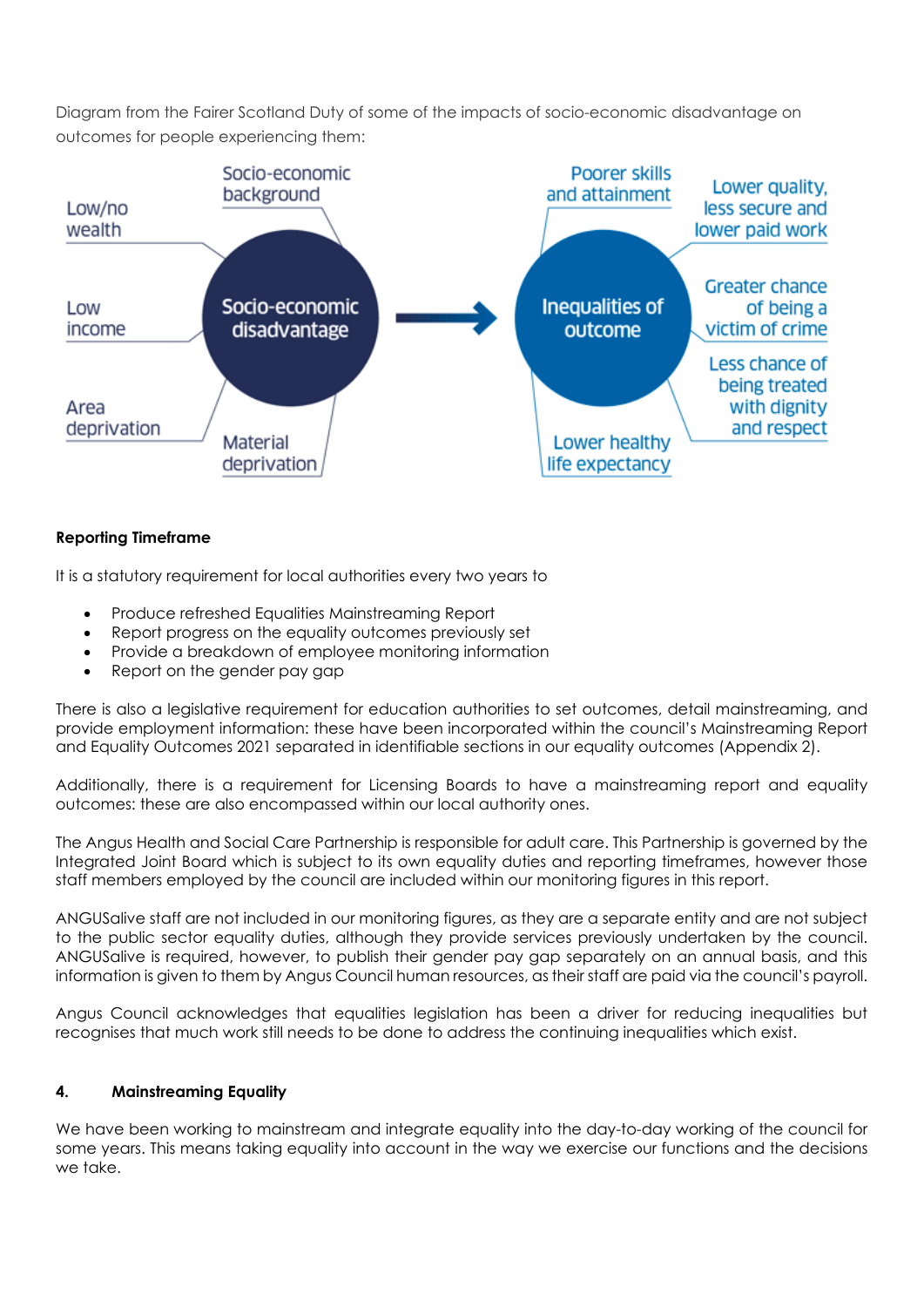We are committed to integrating equality into our business using tools such as Equality Impact Assessments (EIAs), and by ensuring equality is explicit and proportionate in our business planning and decision-making. In our last equality mainstreaming report we committed to undertaking a review of the EIAs in 2020, which was completed. The council adopted a new joint Equality Impact Assessment/Fairer Scotland Duty Assessment in January 2021. The council's leadership team undertook the training in January 2021, and it is being rolled out to all authors of the assessments, and elected members. It had been identified in an Audit Scotland Report in 2020 that some EIAs were not as complete as they could have been, and that issue has been addressed with the introduction of the new form, guidance and training. Two Q&A sessions to accompany the e-learning training will take place in April and May 2021.

In addition, the council's leadership team approved equality assessment champions to be nominated from each service area. These volunteers, once all have been identified, will undertake further training to become upskilled in being the first point of contact for EIA/FSD assessments within their own service. This will reduce the current risk of a single point of contact as there is at present, with the council's Senior Practitioner (Equalities) being the sole reviewer of the assessments.

There is also a plan to digitise the process in order to make it quicker and simpler for authors to complete. This will also link in with the review of the committee process which is underway, as many of the EIA/FSD assessments are undertaken for reports going to committee, and the two processes are linked. This review should also be complete in 2021.

Equality Outcomes are results the council aims to achieve in order to further one or more of the need to: eliminate discrimination, advance equality or foster good relations. They are results intended to achieve specific and identifiable key improvements in people's life chances, as a direct result of action the council has taken, sometimes in conjunction with our partners. The council has been working to produce improvements to lead to a fairer, more diverse and prosperous Angus. Our progress in achieving these Outcomes is set out in Appendix 2.

Employee monitoring information in Appendix 3 has been gathered and analysed in comparison to previous years' data and gathered in order to ensure that the workforce reflects the diversity of the local population and demonstrates we do not unlawfully discriminate against any of the protected characteristic groups. This mainstreaming report also contains information regarding our current gender, disability and race pay gaps**.**

# **5. Commitment to Equalities**

Commitment to mainstreaming equalities has come from the top down. Elected members have previously attended general equalities awareness training and can access equalities e-learning, but from March 2020 can also undertake the joint Equality Impact Assessment/Fairer Scotland Duty Assessment e-learning. Members are, however, aware of the requirement for equality impact assessments, in particular for budget savings' proposals, new policies, and committee reports in order to take these into account for their decisionmaking.

Our Policy and Resources Committee has overall responsibility for the council's mainstreaming reports and equality outcomes. Responsibility for achieving the individual outcomes largely rests with our Corporate Leadership Team (CLT).

We have reverted to one corporate equalities group, chaired by the council's Senior Practitioner (Equalities), and membership consists of an elected member who is an equalities champion, and senior leads on equality from each service. There are also representatives from the Angus Heath & Social Care Partnership and the ANGUSalive Trust.

The corporate equalities group reports on equalities developments where appropriate, provides support and advice for the Directors, and raises any equality related issues requiring attention, to the Corporate Leadership Team.

# **6. Equality Outcomes**

Our equality outcomes are currently aligned as much as possible to our Council Plan priorities, but with specific equalities perspectives. The equality outcomes were identified as a result of consultation with our stakeholders, including community groups and by analysing relevant local and national data including: Scottish Index of Multiple Deprivation, Scottish Neighbourhood Statistics, The Census, Fairer Scotland Action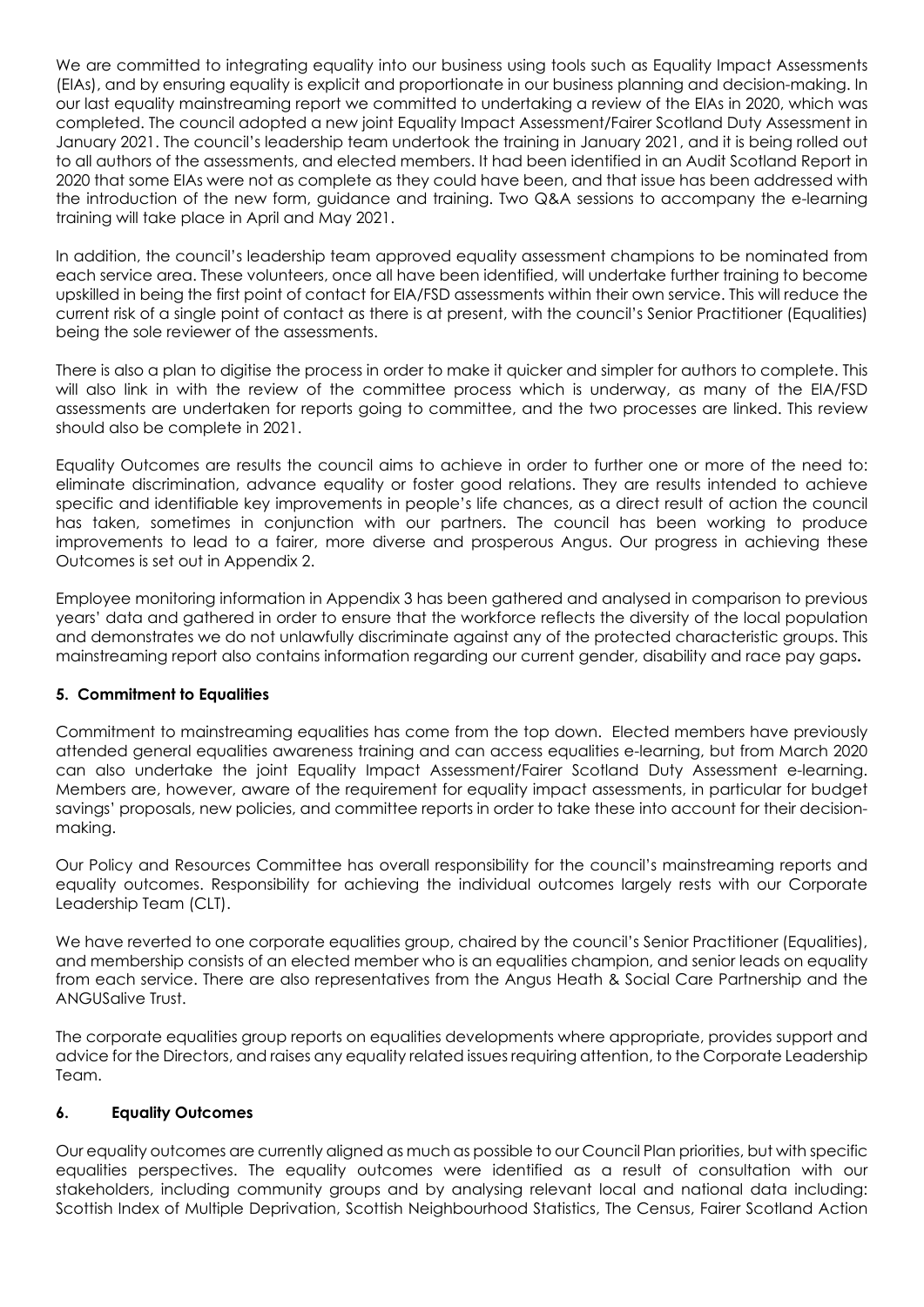Plan, Office of National Statistics, Scottish Government equality statistics, EHRC and other research on the impact of Covid on equalities, Skills Development Scotland reports for Angus, the Citizens' Survey 2019, and service monitoring figures. Our equality outcomes are:

# **Local Authority**

- **1. The risk of harm to people will be reduced:**
	- **(i) Domestic Abuse/Violence Against Women and Girls**
	- **(ii) Financial Scams**
	- **(iii) Hate Crime**
	- **(iv) Safety**
- **2. Licensing Board decisions are improved.**
- **3. People with a disability maximise their potential:**
	- **(i) Education, training, employment, volunteering**
	- **(ii) Self Directed Support**
- **4. We will enable British Sign Language (BSL) users and other people with disabilities to communicate more effectively with us.**
- **5. We will provide flexible and responsive services to young carers to enable them to continue in their caring roles**
- **6. People will find it easy to travel in Angus.**

### **Local Authority & Education Authority**

- **7. Young people are supported to maximise their employment opportunities:** 
	- **(i) Positive destinations – Economic Development**
	- **(ii) Modern Apprenticeships and Work Experience**
- **8. Migrant workers are given equal respect and opportunities to live, work and receive education in Angus.**
- **9. Gypsy travellers are given equal respect and are given opportunities to live, work and receive education in Angus.**
- **10. All children will reach their developmental milestones:** 
	- **(i) Early Years**
- **11. The life chances of learners are increased:** 
	- **(i) English for Speakers of Other Languages (ESOL)**
	- **(ii) Literacy and numeracy**
- **12. The workforce will be reflective of the communities we serve, and is valued and respected:** 
	- **(i) The percentage of employees within minority groups**
	- **(ii) Cases of harassment/bullying involving protected characteristics**
	- **(iii) Employee Satisfaction**
	- **(iv) Occupational segregation in the workforce will be minimised**

### **Education Authority**

- **13. Raise the achievement and attainment of all our children and young people:** 
	- **(i) Positive Destinations**
	- **(ii) Pupil Equity Fund**
	- **(iii) Exclusions**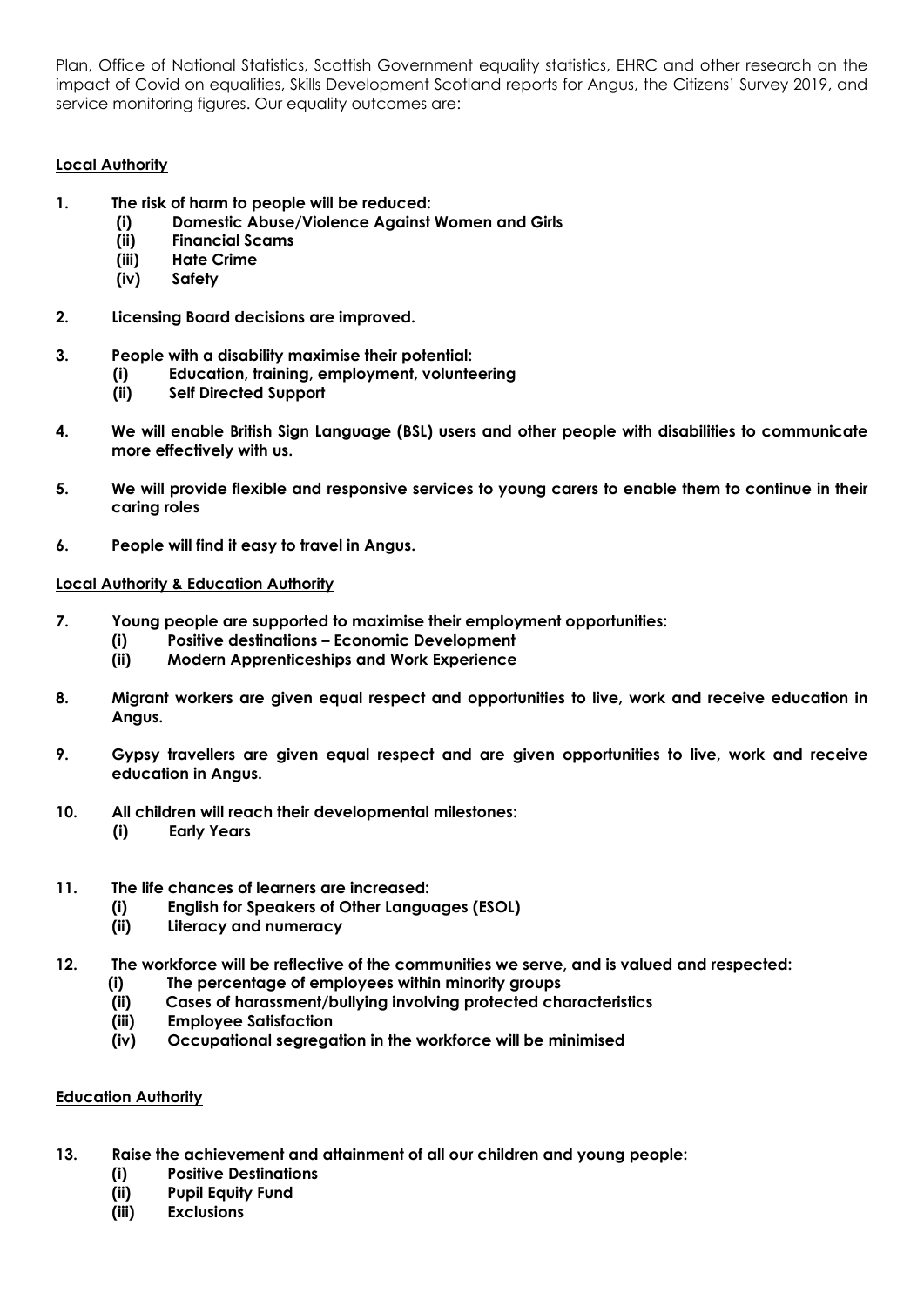# **14. Provide positive, nurturing and inclusive environments to support learning and development:**

- **(i) Anti-Bullying**
- **(ii) LGBTI issues**

Our update on progress is **Appendix 2 - Equality Outcomes.** We will publish any new Equality Outcomes, and report on our progress of existing ones by 30 April 2023. This is subject to the outcome of the Scottish Government's review of the Public Sector Equality Duties.

# **7. Equality Commitments**

Angus Council supports equality of opportunity in the provision of our services to the community and in relation to employment. We oppose all forms of unlawful or unfair discrimination on the grounds of race, disability, sex, religion/belief, age, sexual orientation, marital/civil partnership status, gender re-assignment, and pregnancy and maternity.

We believe that we should adopt and promote policies which are in the best interests of the Angus community and workforce, which aim to:

- provide accessible services
- promote accessibility of information
- make the best possible use of our workforce and attract, develop and retain good quality employees.
- develop and maintain communication and consultative links
- continuously monitor the level of progress against our equality outcomes.

# **8. Awareness Raising**

The council raises awareness of equality issues by different means. Some examples are:

- Deaf Awareness sessions, delivered again in 2020, and two are scheduled for spring 2021.
- The equalities section in the compulsory e-learning induction course, including equality legislation, which was updated in 2020.
- A bespoke blended equalities and diversity training course was completed in 2020. This course is open to all employees but is compulsory for managers. Compulsory equalities training specifically aimed at elected members was delivered in 2019.
- Social media was used daily during the 16 Days of Action tackling violence against women in 2020
- Hate incidents e-learning being developed in 2021.
- A video on LGBT issues within schools, led by pupils.
- Ongoing Harassment Contacts' training and the Contacts' contribution to the revised Bullying and Harassment at Work policy in 2019.
- Equality events when opportunities arise, and planning and delivering the annual 16 Days of Action events with partners.
- Direct contact with local equality groups, such as chairing the Angus Disability Forum, Angus Women's Aid, WRASAC, migrant workers/refugees through involvement with 'Make It Happen' etc.
- Work with other partners, including the Third Sector, for example Voluntary Action Angus and the Communities Hub in Perth when opportunities arise.
- Items and updates appearing on the council's website, on the employee intranet, Yammer and Facebook, in particular in 2020-21 regarding the EU Settlement Scheme for our EU colleagues, Holocaust Memorial Day in 2021, etc.
- Equality items appearing in the weekly employee Mini Matters.

# **9. Access to Council Information**

We are committed to ensuring that all members of the community have access to information regarding council services regardless of race, disability, sex, religion/belief, age, sexual orientation, marital/civil partnership status, gender re-assignment, and pregnancy and maternity.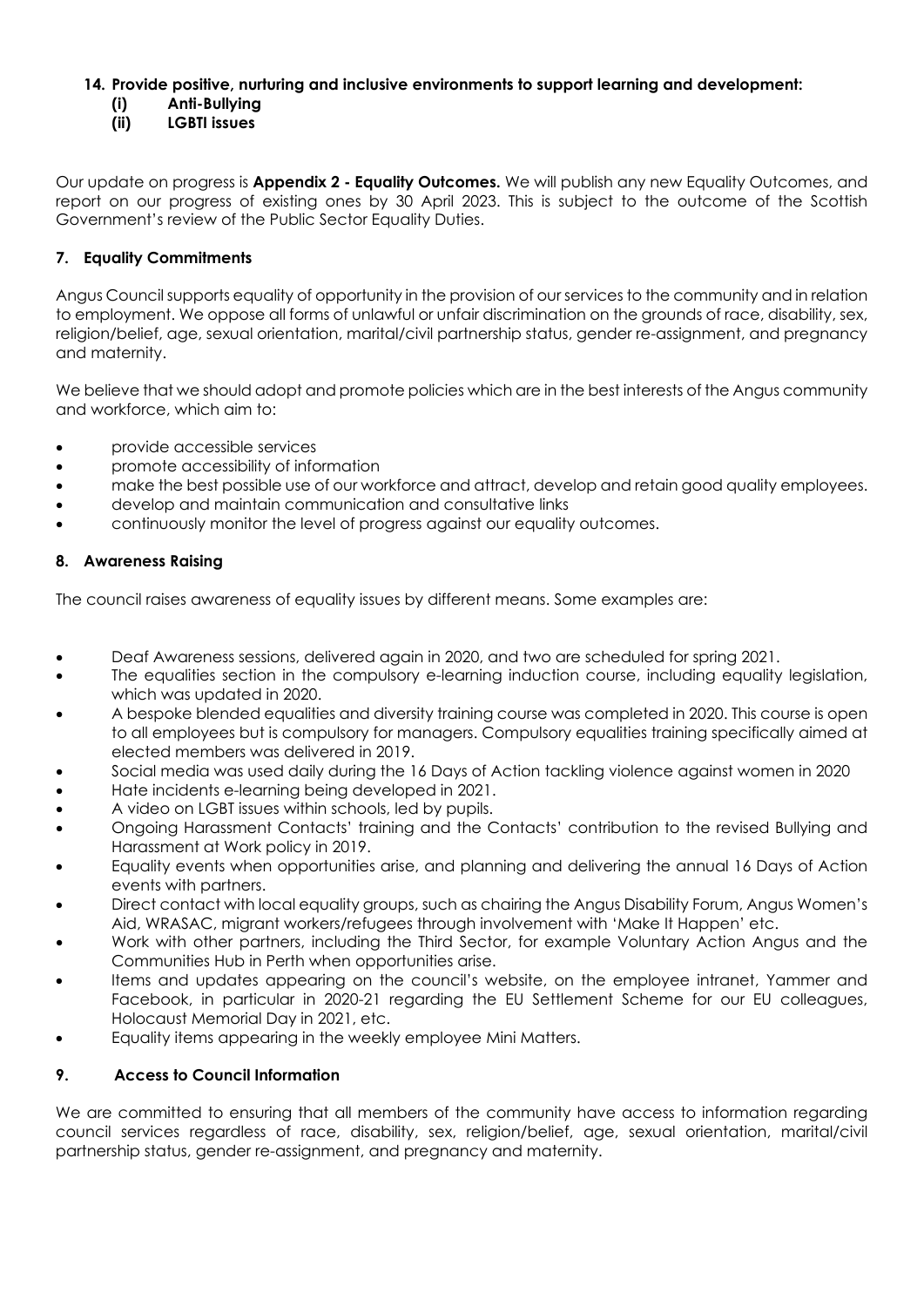We will endeavour to provide information in an accessible format most acceptable to the individual. Facilities to interpret council information are made available wherever a need is identified i.e. translation into other languages, audio tapes, sign support, hearing loops, and facilities for blind and visually impaired people.

We will continue to make our website and corporate communications as accessible as possible. Members from the council's disability forum have participated in developments.

We will pursue the council's commitment to be digital by default but ensure that there are alternatives for those who are, for whatever reason, unable to use digital means.

We promote the Scottish Government funded ContactSCOTLAND which is an initiative for deaf people who use British Sign Language (BSL). We also added more information to our website in BSL videos in collaboration with Deaf links, and link to the British Deaf Association. Our BSL Action Plan was adopted in October 2018, and was due to be updated in October 2020, this requirement for public bodies was postponed due to reasons arising from the pandemic.

All members of the community are able to access information on council services via local ACCESS offices or ACCESSLine (03452 777778) or our council website [\(www.angus.gov.uk\)](http://www.angus.gov.uk/).

### **10. Consultation**

The council has a number of consultation approaches based on partnership working and the National Standards for Community Engagement. Meetings have taken place in respect of the Community Empowerment (Scotland) Act 2015, which is designed to "create a process where people work together to make change happen in their communities by having more power and influence over what matters to them". Discussions have been around how the council supports and enables that to happen in order to facilitate communities for example: owning land and buildings; strengthen their voices in the decisions that matter to them; supporting an increase in the pace of public service reform by cementing the focus on achieving outcomes; and improving the processes of community planning. The council is exploring new approaches to community participatory budgeting which will help us identify what is important to each community and broker discussions around what the community wants to invest in.

Consultation continued through The Angus Citizens' Panel which had 716 members who were asked regularly about a wide range of issues. Members were equality monitored with the aim of making membership as representative of the Angus population as possible. However, due to new GDPR regulations, panel members did not re-join. In 2019 there was a Citizen's Panel undertaken, published in 2020, but in future a new Customer Service Strategy will replace the need for a panel. The use of Community Councils for consultation purposes may be explored in future.

The council also consults via the Have Your Say section of the website, and views are fed back to the relevant services. Individual services undertake face-to-face consultation etc. as required, such as large consultation events regarding our school estate.

Consultation on individual equality issues continues, for example in 2018 we jointly held large consultation days/evenings on our BSL Plan with Dundee City and Perth & Kinross councils, NHS Tayside and Dundee & Angus College. We used feedback from these sessions to inform our BSL Plan. We were unable to hold more of these sessions in 2020 due to the pandemic restrictions, but plan to consult this way again in the future.

The council is committed to ensuring that we develop and maintain effective methods of communication, consultation and involvement with all members of the community regardless of race, disability, sex, religion/belief, age, sexual orientation, marital/civil partnership status, gender re-assignment, and pregnancy or maternity.

# **11. Partnership Working**

The council in its role as community leader recognises the importance of working with partners in reviewing the overall equalities' strategy and direction, ensuring that strategy can be implemented in cost effective ways to the benefit of all Angus citizens.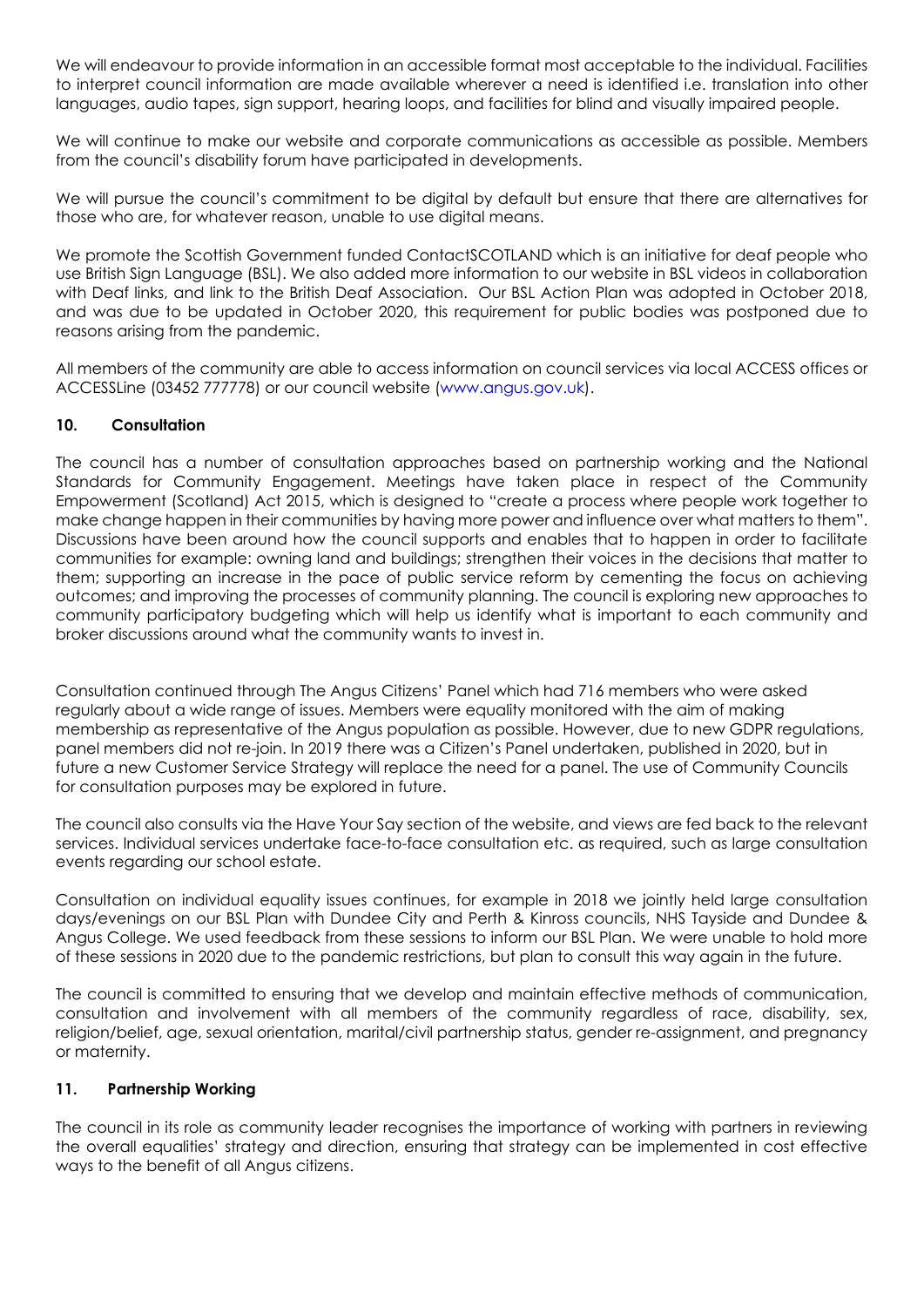Within this spirit of partnership working, the council will ensure that, jointly with our partner agencies, Duties to promote equality are met.

Together with our community planning partners we currently have a Community Plan agreed with the Scottish Government. As many as possible of our equality outcomes are aligned to the priorities within the Community Plan. These priorities are supported by action plans and through these we are collectively addressing the issues that impact on the communities of Angus.

The Council Plan includes a focus on local needs, circumstances and aspirations for different populations in the area, and includes the participation of communities, business and the third sector in setting priorities to tackle inequalities and improve local outcomes.

Over the years since equality Duties were introduced, we have seen significant equality developments in working with our community planning partners, other local authorities and COSLA, for example, regarding the Angus Violence Against Women Partnership, Self Directed Support, the prevention of scamming, the provision of services for Gypsy Travellers, the European Union Settlement Scheme (EUSS), and the work of the Hate Incidents Multi Agency Panel (HIMAP) in Angus. More recently we are collaborating with Dundee City Council regarding jointly procuring a Tayside wide translation & interpretation service, and work jointly on a social enterprise initiative for BSL users producing their own BSL videos.

The pandemic has demonstrated the value of collaborative working especially with our partners in the voluntary sector, health, other councils etc.

# **12. Procurement**

Angus Council is committed to best value and promoting fairness and equality in procurement. Our procurement arrangements refer to our policy commitment to support equality and diversity duties in procurement activity.

The Angus Council Annual Procurement Report 2018/19 and accompanying Procurement Strategy Review 2019/21 were approved by the Council at its meeting on 14 June 2018 (Report 191/18).

The Strategy Review noted that Angus Council has prepared an internal toolkit of procurement equalities guidance, clauses and documents to support Angus Council in meeting both its general equalities duties and its specific procurement equality duty. This is set out in Procurement Guidance Note (PGN 36) "Equalities and Procurement". Whilst this policy guidance has been put in place it is considered that the Council can improve how this is systematically used across all relevant procurement.

Further, an agreed improvement action in the Improvement Plan associated with that strategy review was: *"4. Implement the Co-operative Party's Charter Against Modern Slavery - To take action against Modern Slavery and adopt the standards of the Co-operative Party Charter Against Modern Slavery."*  This sought to achieve the outcome of providing assurance that Angus Council is using its procurement activity to enhance the social wellbeing of Angus in furtherance of its sustainable procurement duty (Section 9 of the Procurement Reform (Scotland) Act 2014). The planned timescale for that action was between January and May 2020.

The Covid crisis required suspension of those planned improvements due to extra burdens being placed on the Procurement & Commissioning team, particularly around sustainable supplier support. These ambitions will be revisited in 2021/22 dependent on capacity being identified primarily though reduction of ongoing impact from addressing the Covid crisis.

### **13. Equality Monitoring for our Workforce**

Equality monitoring figures are an integral part of this mainstreaming report and are detailed in **Appendix 3**.

# **14. Pay Gaps 2021**

### **Gender**

The gender pay gap is expressed as a percentage difference between male employees' average hourly pay (excluding overtime) and female employees' average hourly pay (excluding overtime).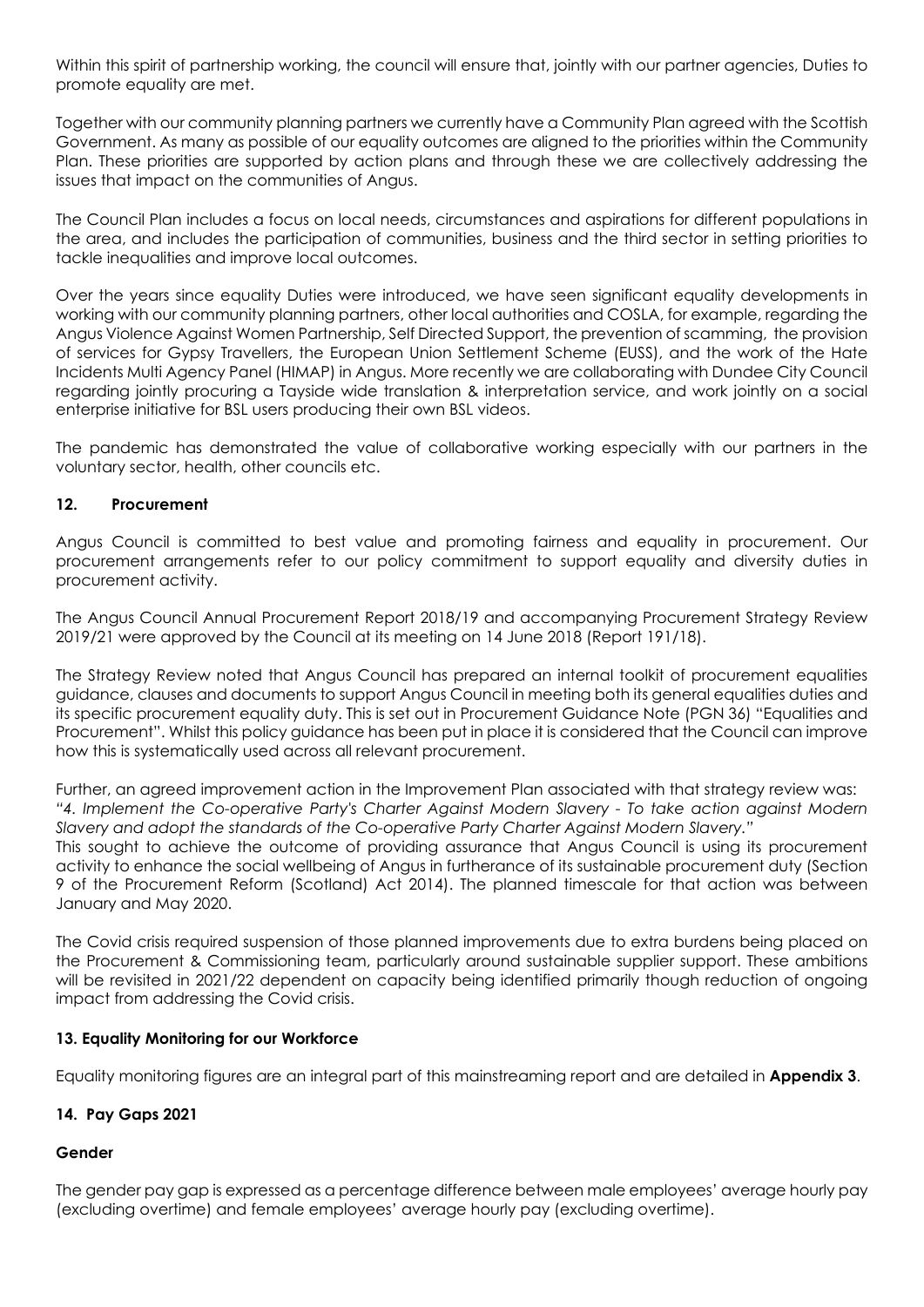The findings of the audit of pay for LGEs, Chief Officers and SNCT employees are shown below. Figures are given by grade and also for the overall total. Figures for 2019 for comparative purposes can be found at [https://www.angus.gov.uk/sites/default/files/2019-04/140\\_app3.pdf](https://www.angus.gov.uk/sites/default/files/2019-04/140_app3.pdf)

There had been a continued narrowing of our gender pay gap from 2014 to January 2019 for the gender pay gap in LG grades i.e. down from to 6.31% to 4.21% in 2017, and to 2.07% in 2019. In 2021 this has increased slightly to 2.64%. In 2019 there were equal numbers of males and females on the management scale LG 17, however in 2021 there is one more person in post and the balance has to be tipped one way or the other, and it happens to be that they are female.

Due to budgetary restrictions over several years, the number of staff in post had been falling. In 2021, however, the number of staff has risen from 4,194 in 2019 to 4,479. One reason for this has been the significant expansion in Early Years staff to meet the Scottish Government's objective of extending funded child care provision.

The Equalities and Human Rights Commission (EHRC) guidance suggests that when assessing pay gaps, organisations should fully investigate those greater than 5% and treat with caution gaps between 3% and 5%. Our overall total figure of a gender pay gap in 2021 is -1.18 %, which is wider than the one in 2019 which was -1.05%, i.e. it is slightly more in favour of women. Our LGE (2.64%) and Chief Officer (0.09%) pay gaps are both below 3%, and our SNCT pay gap is only fractionally over, at 3.04%, which does not cause concern.

Two roles commented on in 2019 were Principal Teachers with a 6.09% pay gap, and this has remained fairly static at 6.86% in 2021, and Head Teacher (HT)/Depute HT posts which had a 8.78% pay gap in 2019, but which has narrowed in 2021 to 7.06%. It should be noted that promoted teaching posts (Head Teachers, Depute Head Teachers and Principal Teachers) are job sized based on a nationally agreed (SNCT) toolkit and salary placement is based on the job size score.

A degree of caution is also required when looking at the pay gaps. A pay gap of 100% may seem horrendous at first, e.g. for LG 13, but the context is that there is only one person on that grade, and they must be one gender or the other for statistical purposes, which results in the 100% pay gap for that post. The figures are also affected by placings on salary scales, so would differ for someone new in post, and someone who has reached the top of their scale.

|                           |                 |          |     |          | Total    | Total      |         |
|---------------------------|-----------------|----------|-----|----------|----------|------------|---------|
|                           |                 | Averag   |     | Averag   | Count of | Averag     |         |
|                           | Femal           | e Hourly | Mal | e Hourly | Employee | e Hourly   | % Pay   |
| <b>Salary Grade Point</b> | е               | Rate(f)  | e   | Rate(f)  | S        | Rate $(f)$ | Gap     |
| <b>MODERNAPP</b>          | 38              | £4.67    |     | £4.67    | 45       | £4.67      | 0.00    |
| LG1                       | 26              | £7.83    | 6   | £7.69    | 32       | £7.81      | $-1.80$ |
| LG <sub>2</sub>           | 24              | £8.58    | 38  | £8.50    | 62       | £8.53      | $-0.93$ |
| LG3                       | 166             | £9.69    | 140 | £9.65    | 306      | £9.67      | $-0.47$ |
| LG4                       | 610             | £10.35   | 142 | £10.37   | 752      | £10.35     | 0.22    |
| LG5                       | 14              | £11.01   | 46  | £11.04   | 60       | £11.03     | 0.26    |
| LG6                       | 189             | £12.08   | 77  | £12.08   | 266      | £12.08     | 0.00    |
| LG7                       | 560             | £13.52   | 76  | £13.63   | 636      | £13.53     | 0.78    |
| LG8                       | 200             | £15.37   | 68  | £16.19   | 268      | £15.58     | 5.06    |
| LG9                       | 114             | £17.47   | 47  | £17.66   | 161      | £17.52     | 1.09    |
| LG10                      | 246             | £19.91   | 106 | £20.04   | 352      | £19.95     | 0.63    |
| LG10PLUS1                 | 10 <sup>°</sup> | £20.93   | 0   | £0.00    | 10       | £20.93     | 0.00    |
| <b>LG11</b>               | 8               | £22.12   | 3   | £21.88   | 11       | £22.06     | $-1.08$ |
| <b>LG12</b>               | 80              | £23.69   | 32  | £23.97   | 112      | £23.77     | 1.15    |
| LG12PLUS1                 | $\overline{2}$  | £24.67   |     | £24.67   | 3        | £24.67     | 0.00    |

# **Gender Pay Gap as at January 2021**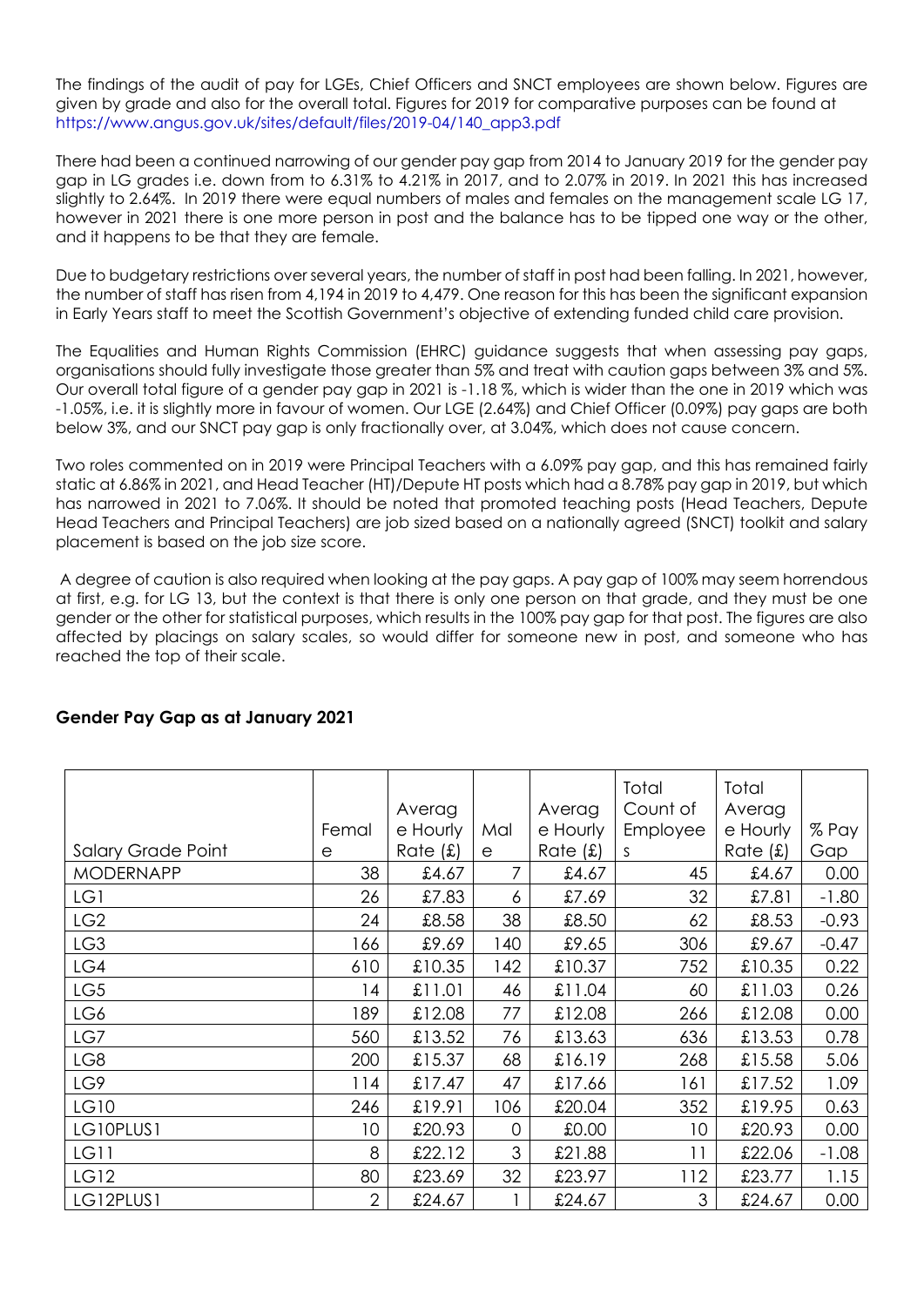|                                  |                  |        |                |        |                |        | 100.0    |
|----------------------------------|------------------|--------|----------------|--------|----------------|--------|----------|
| LG13                             | $\overline{0}$   | £0.00  |                | £26.57 |                | £26.57 | 0        |
| <b>LG14</b>                      | 27               | £28.09 | 20             | £28.65 | 47             | £28.33 | 1.98     |
| LG16                             | $\overline{2}$   | £32.67 | $\overline{0}$ | 0.00   | $\overline{2}$ | £32.67 | 0.00     |
| <b>LG17</b>                      | 12               | £37.13 | 11             | £37.25 | 23             | £37.19 | 0.33     |
| <b>Grand Total</b>               | 2328             | £13.78 | 821            | £14.15 | 3149           | £13.88 | 2.64     |
|                                  |                  |        |                |        |                |        |          |
| Chief Executive                  |                  | £71.75 | $\overline{0}$ | £0.00  |                | £71.75 | 0.00     |
| Chief Officer (038)              | 5                | £50.01 | $\overline{2}$ | £49.83 | 7              | £49.96 | $-0.36$  |
|                                  |                  |        |                |        |                |        | 100.0    |
| Chief Officer (040)              | $\overline{0}$   | £0.00  |                | £51.83 |                | £51.83 |          |
|                                  |                  |        |                |        |                |        | 100.0    |
| Chief Officer (051)              | $\mathbf 0$      | £0.00  |                | £62.84 |                | £62.84 | O        |
| <b>Grand Total</b>               | $\boldsymbol{6}$ | £53.63 | 4              | £53.58 | 10             | £53.61 | $-0.09$  |
|                                  |                  |        |                |        |                |        |          |
| <b>Advisers</b>                  | 5                | £30.86 | 0              | £0.00  | 5              | £30.86 | 0.00     |
| Asst Principal Teacher (Sec)     |                  | £27.45 |                | £27.45 | $\overline{2}$ | £27.45 | 0.00     |
| <b>Chartered Teacher</b>         | 16               | £29.27 | 6              | £28.41 | 22             | £29.04 | $-3.04$  |
| Common Scale                     | 801              | £24.06 | 194            | £23.88 | 995            | £24.03 | $-0.76$  |
| <b>Educational Psychologists</b> |                  |        |                |        |                |        |          |
| Man. Spine                       |                  | £42.69 | $\overline{0}$ | £0.00  |                | £42.69 | 0.00     |
| Head/Dep Head Teacher            | 81               | £36.50 | 22             | £39.27 | 103            | £37.09 | 7.06     |
| Music Instructors                | 16               | £23.28 | $\overline{2}$ | £20.92 | 18             | £23.02 | $-11.29$ |
| <b>Principal Teacher</b>         | 121              | £30.07 | 44             | £32.29 | 165            | £30.66 | 6.86     |
| Psychologists                    | 5                | £28.74 | $\overline{2}$ | £35.93 | 7              | £30.80 | 20.00    |
| Senior Teacher (All Schools)     | $\overline{2}$   | £27.45 | $\mathbf 0$    | £0.00  | $\overline{2}$ | £27.45 | 0.00     |
| <b>Grand Total</b>               | 1049             | £25.87 | 271            | £26.68 | 1320           | £26.03 | 3.04     |
|                                  |                  |        |                |        |                |        |          |
| <b>Grand Total</b>               | 3383             | £17.60 | 1096           | £17.39 | 4479           | £17.55 | $-1.18$  |

# **Disability Pay Gap as at January 2021**

From 2017, the number of employees declaring a disability has been:

**2017 2019 2021** 1.6% had a disability 1.4% has a disability 1.36% has a disability 6.7% had no disability 10.3% has no disability 13.17% has no disability

91.7% did not disclose 88.34% did not disclose 85.44% did not disclose

The percentage of employees declaring a disability has fallen again slightly. It should be noted that the total number of employees in the table below is 590, which is less than the total number of employees for this period (4,479). The reason for this is in order to calculate the disability pay gap we have to remove those employees not declaring their disability status.

Our overall disability pay gap has decreased significantly from 12.3% in 2017, to 13.48% in 2019, to 8.09% in 2021. This is broken down as follows:

LGE staff 3.27%, Chief Officer grades 1.9%, and SNCT 11.91%.

For lower graded LGE grades, there are more grades with a negative pay gap than a positive one (i.e. in favour of people declaring a disability. Most SNCT staff have not declared a disability – only 4 people out of 97 answering this question and most of the disability pay gaps for SNCT staff are 100%.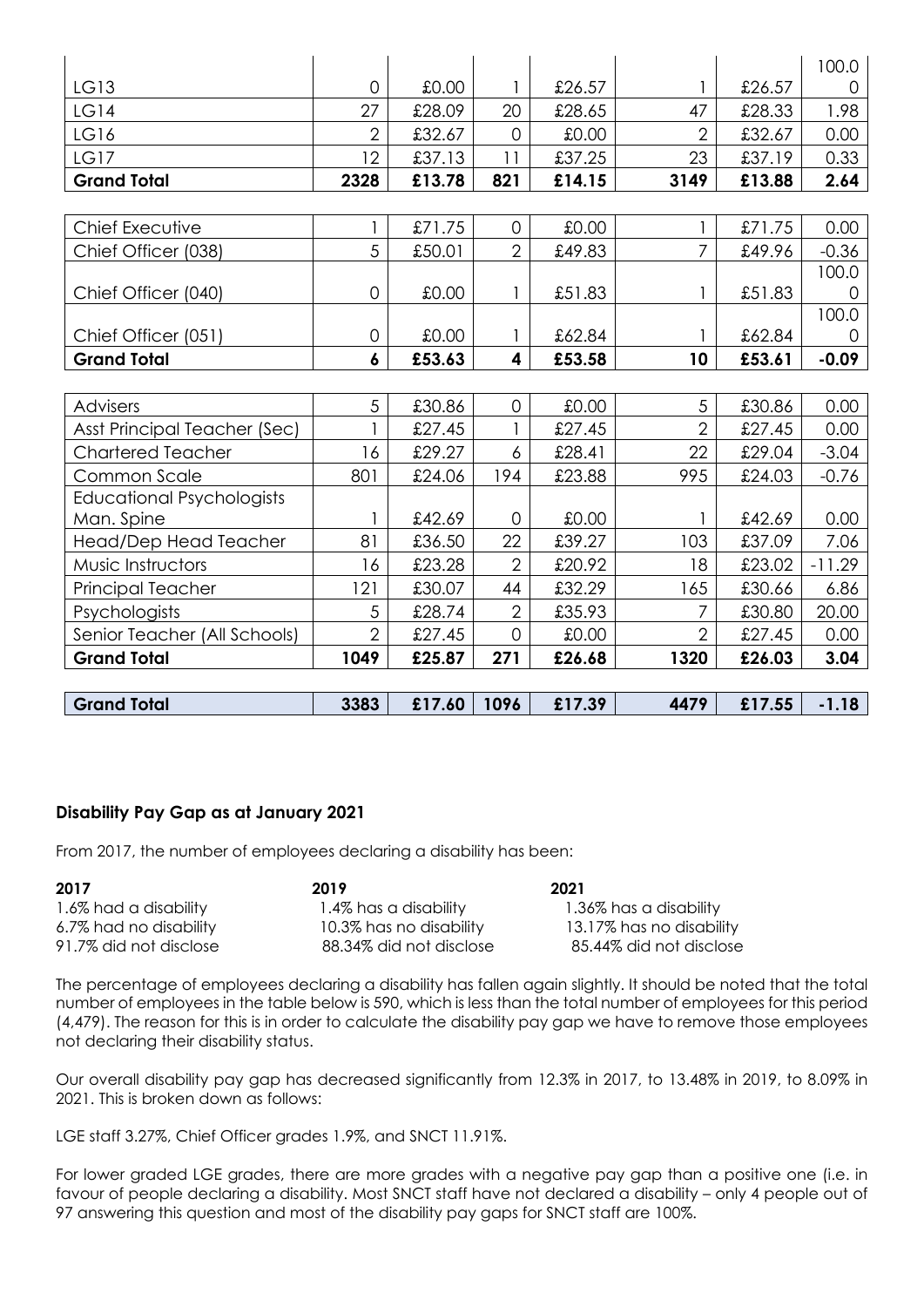The council has policies in place to encourage people with disabilities to work for us, such as flexible working, a retention of people with disabilities policy, a redeployment policy, we make reasonable adjustments to working practices where required and we are a member of Disability Confident at Employer level, which was renewed in 2020.

We will undertake a staff survey in 2021 to discover what the perceived barriers are for staff in declaring any of their protected characteristics and look to address these issues where possible. It is only by having more data that we can really have a complete picture of our disability pay gap. We will also continue to ensure we have robust policies in place and appropriate training for managers.

|                           | Not             | Average<br>Hourly |                     | Average<br>Hourly | <b>Total</b>             | Total<br>Average<br><b>Hourly</b> | % Pay   |
|---------------------------|-----------------|-------------------|---------------------|-------------------|--------------------------|-----------------------------------|---------|
| <b>Salary Grade Point</b> | <b>Disabled</b> | Rate(f)           | <b>Disabled</b>     | Rate(f)           | Count                    | Rate(f)                           | Gap     |
| <b>MODERNAPP</b>          |                 | £4.67             | 0                   | £0.00             |                          | £4.67                             | 100.00  |
| LG1                       | $\overline{0}$  | £0.00             | $\overline{2}$      | £7.84             | $\overline{2}$           | £7.84                             | 0.00    |
| LG <sub>2</sub>           | 6               | £8.56             | 3                   | £8.68             | 9                        | £8.60                             | $-1.44$ |
| LG3                       | 43              | £9.69             | 5                   | £9.90             | 48                       | £9.71                             | $-2.20$ |
| LG4                       | 85              | £10.37            | 8                   | £10.45            | 93                       | £10.38                            | $-0.80$ |
| LG5                       | 6               | £11.01            |                     | £11.12            | $\overline{7}$           | £11.03                            | $-1.00$ |
| LG6                       | 43              | £12.02            | 7                   | £12.20            | 50                       | £12.04                            | $-1.51$ |
| LG7                       | 79              | £13.61            | 6                   | £14.05            | 85                       | £13.64                            | $-3.23$ |
| LG8                       | 55              | £15.43            | 7                   | £15.90            | 62                       | £15.48                            | $-3.04$ |
| LG9                       | 37              | £17.53            | $\overline{4}$      | £17.45            | 41                       | £17.52                            | 0.47    |
| LG10                      | 76              | £20.00            | 6                   | £20.32            | 82                       | £20.02                            | $-1.60$ |
| LG10PLUS1                 | 4               | £20.93            | $\mathbf 0$         | £0.00             | $\overline{\mathcal{A}}$ | £20.93                            | 100.00  |
| LG11                      |                 | £22.20            | $\mathbf 0$         | £0.00             |                          | £22.20                            | 100.00  |
| <b>LG12</b>               | 36              | £23.89            | 3                   | £24.30            | 39                       | £23.92                            | $-1.73$ |
| LG12PLUS1                 |                 | £24.67            | $\mathsf O$         | £0.00             |                          | £24.67                            | 100.00  |
| <b>LG13</b>               | $\overline{0}$  | £0.00             |                     | £26.57            | 1                        | £26.57                            | 0.00    |
| LG14                      | 4               | £28.46            | 3                   | £27.92            | 17                       | £28.37                            | 1.92    |
| LG17                      | $\overline{7}$  | £37.01            | $\overline{0}$      | 00.0£             | 7                        | £37.01                            | 100.00  |
| <b>Total</b>              | 494             | £15.54            | 56                  | £15.03            | 550                      | £15.49                            | 3.27    |
|                           |                 |                   |                     |                   |                          |                                   |         |
| Chief Officer (038)       | $\overline{2}$  | £50.28            |                     | £49.83            | 3                        | £50.13                            | 0.89    |
| Chief Officer (040)       |                 | £51.83            | $\mathsf{O}\xspace$ | £0.00             | 1                        | £51.83                            | 100.00  |
| <b>Total</b>              | $\mathbf{3}$    | £50.79            | 1                   | £49.83            | 4                        | £50.55                            | 1.90    |
|                           |                 |                   |                     |                   |                          |                                   |         |
| <b>Advisers</b>           |                 | £30.86            | $\overline{0}$      | £0.00             |                          | £30.86                            | 100.00  |
| <b>Chartered Teacher</b>  |                 | £30.86            | $\overline{0}$      | £0.00             |                          | £30.86                            | 100.00  |
| Common Scale              | 56              | £24.74            | $\overline{4}$      | £24.49            | 60                       | £24.72                            | 1.02    |
| Head/Dep Head             |                 |                   |                     |                   |                          |                                   |         |
| Teacher                   | 15              | £36.64            | 0                   | £0.00             | 15                       | £36.64                            | 100.00  |
| Music Instructors         | $\overline{2}$  | £23.28            | $\mathsf O$         | £0.00             | $\overline{2}$           | £23.28                            | 100.00  |
| Principal Teacher         | 16              | £29.37            | $\mathsf{O}\xspace$ | £0.00             | 16                       | £29.37                            | 100.00  |
| Psychologists             | $\overline{2}$  | £35.93            | $\mathsf O$         | £0.00             | $\mathbf{2}$             | £35.93                            | 100.00  |
| Total                     | 93              | £27.80            | 4                   | £24.49            | 97                       | £27.66                            | 11.91   |
|                           |                 |                   |                     |                   |                          |                                   |         |
| <b>Grand Total</b>        | 590             | 17.652            | 61                  | 16.223            | 651                      | 17.5182                           | 8.0915  |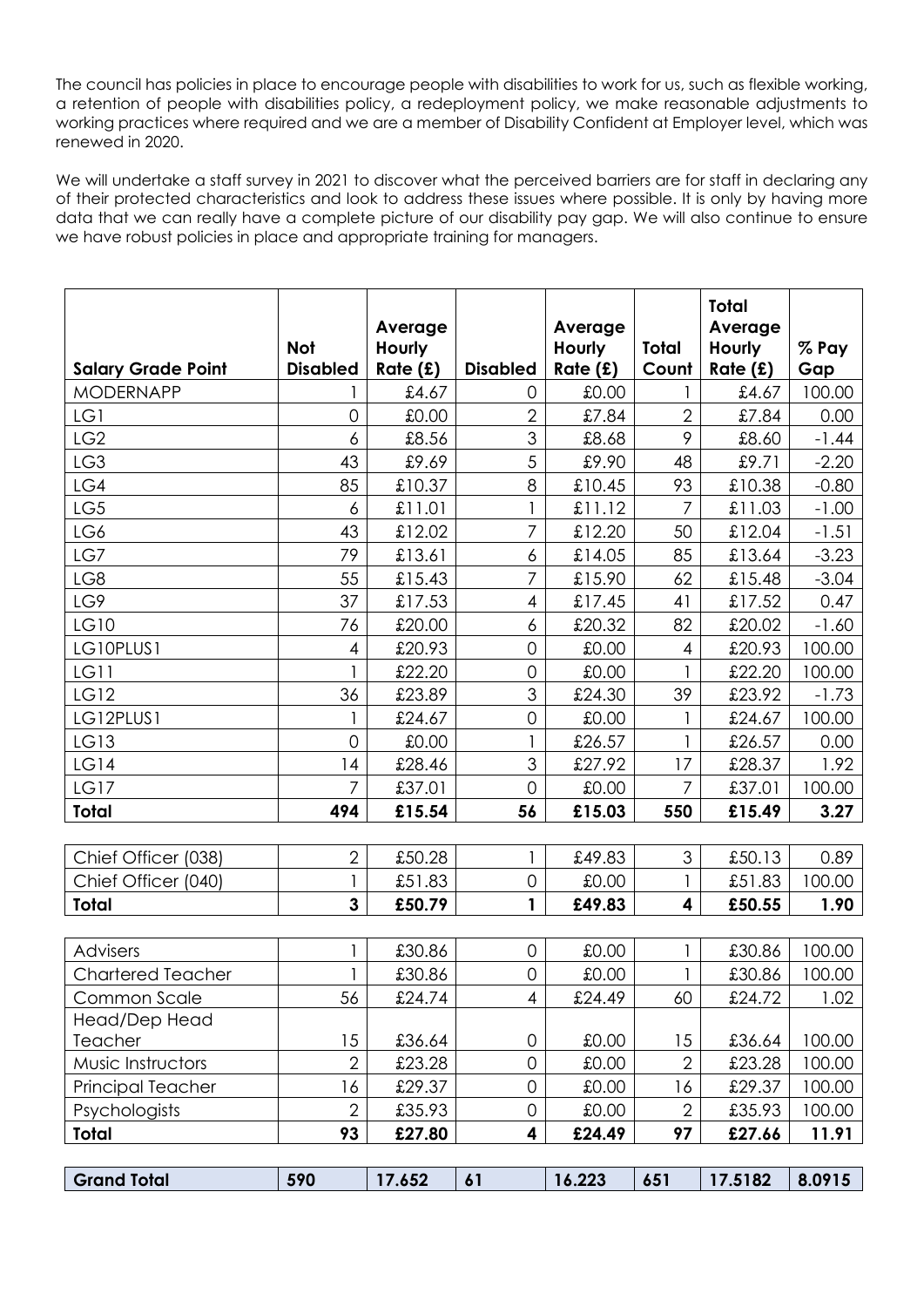# **Race Pay Gap as at January 2021**

# **Race**

In 2017 and 2019 we measured the number of employees disclosing they were white British with other minority ethnic groups. The 2021 figures in comparison are below. It should be noted that the total number of employees in the tables below is 2,505, which is less than the total number of employees employed (4,479). This is because in order to calculate the race pay gap we have to remove those employees not declaring their ethnicity status.

### **2017**

72.6% were white British 1.2% were from a minority ethnic group 26.2% did not disclose an ethnicity

### **2019**

64% were white British 1.09% were from a minority ethnic group 35% did not disclose an ethnicity

### **2021**

55.92% are white British 1.18% are from a minority ethnic group 42.88% did not disclose an ethnicity

Our overall average percentage pay gap for race is -7.43% in 2021. This is an increase in the pay gap from a -4.58% pay gap in 2019, and one which is further in favour of minority ethnic employees.

The breakdown for the 2021 race pay gap is as follows: LGE staff -12.89%, Chief Officer grades 100%, and SNCT 2.19%

We will continue to ensure we have robust policies and processes in place and appropriate recruitment and equalities training for managers. We will also review our recruitment practices with a race lens, as part of our commitment to the Scottish Government's race equality initiative.

| <b>Salary Grade Point</b> | Group1<br>(White -<br>British) | Averag<br>e Hourly<br>Rate (£) | Group <sub>2</sub><br>(Minorit<br>ν<br>Groups) | Averag<br>e Hourly<br>Rate(f) | Total<br>Count | <b>Total</b><br>Averag<br>e Hourly<br>Rate (£) | % Pay<br>Gap |
|---------------------------|--------------------------------|--------------------------------|------------------------------------------------|-------------------------------|----------------|------------------------------------------------|--------------|
| LG1                       | 21                             | £7.84                          |                                                | 0.00                          | 21             | £7.84                                          | 100.00       |
| LG <sub>2</sub>           | 39                             | £8.66                          |                                                | £0.00                         | 39             | £8.66                                          | 100.00       |
| LG <sub>3</sub>           | 167                            | £9.85                          | 2                                              | £9.90                         | 169            | £9.85                                          | $-0.53$      |
| LG4                       | 364                            | £10.45                         | 4                                              | £10.30                        | 368            | £10.44                                         | 1.38         |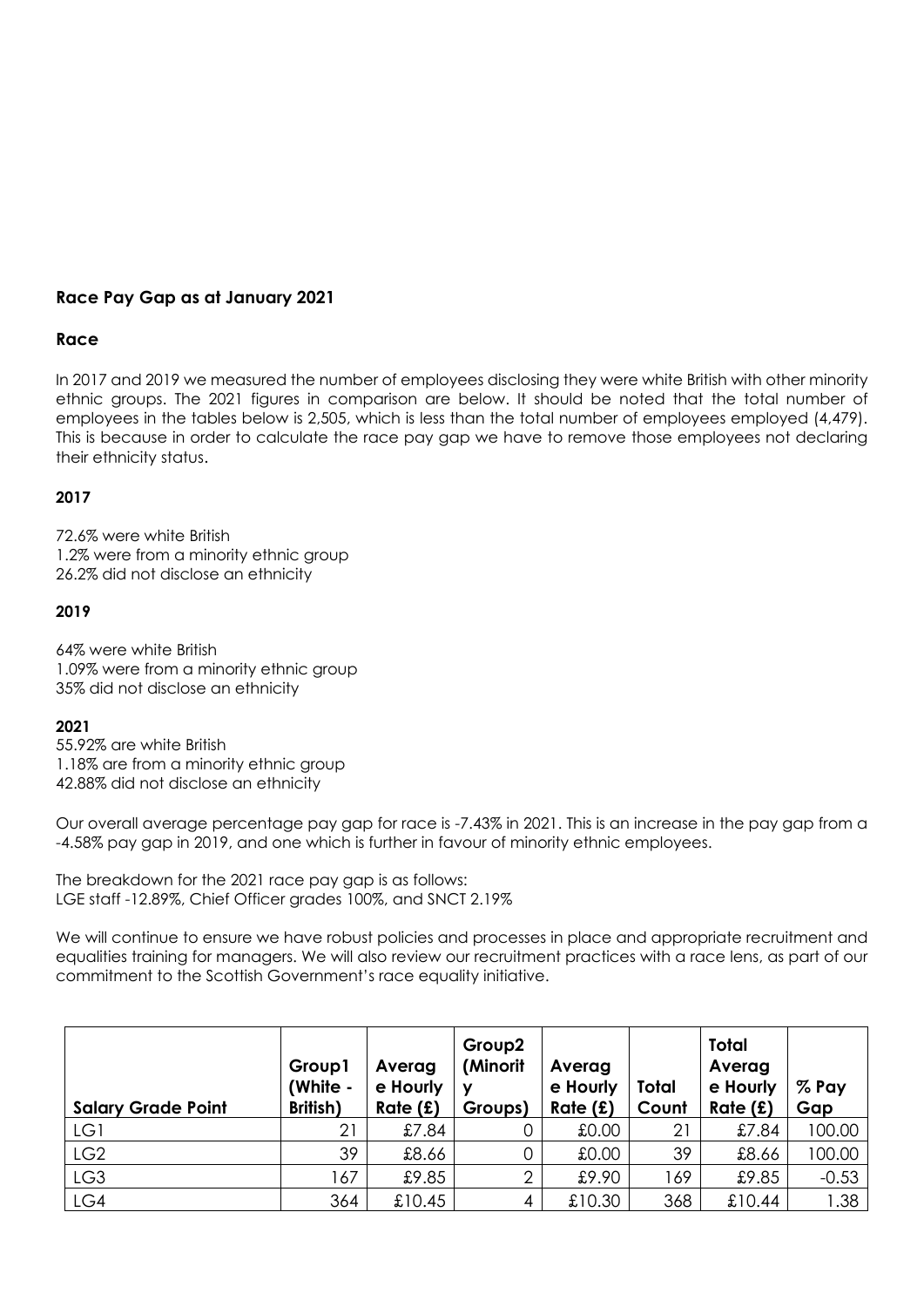| LG5                           | 43             | £11.08 | $\mathsf{O}\xspace$ | £0.00  | 43             | £11.08 | 100.00   |
|-------------------------------|----------------|--------|---------------------|--------|----------------|--------|----------|
| LG6                           | 185            | £12.20 | 3                   | £11.91 | 188            | £12.19 | 2.38     |
| LG7                           | 412            | £13.78 | 8                   | £13.53 | 420            | £13.77 | 1.82     |
| LG8                           | 183            | £15.83 | 5                   | £15.58 | 188            | £15.82 | 1.56     |
| LG9                           | 126            | £17.57 | 3                   | £17.60 | 129            | £17.57 | $-0.14$  |
| <b>LG10</b>                   | 207            | £20.20 | 11                  | £20.03 | 218            | £20.19 | 0.84     |
| LG10PLUS1                     | 7              | £20.93 | $\overline{0}$      | £0.00  | 7              | £20.93 | 100.00   |
| <b>LG11</b>                   | 10             | £22.04 | $\overline{O}$      | £0.00  | 10             | £22.04 | 100.00   |
| LG12                          | 90             | £23.85 | $\overline{2}$      | £23.60 | 92             | £23.85 | 1.08     |
| LG12PLUS1                     | $\overline{2}$ | £24.67 | $\overline{O}$      | £0.00  | $\overline{2}$ | £24.67 | 100.00   |
| LG13                          |                | £26.57 | $\mathsf{O}\xspace$ | £0.00  |                | £26.57 | 100.00   |
| LG14                          | 39             | £28.33 | $\overline{2}$      | £29.03 | 41             | £28.37 | $-2.46$  |
| LG16                          | $\overline{2}$ | £32.67 | $\mathbf 0$         | £0.00  | $\overline{2}$ | £32.67 | 100.00   |
| LG17                          | 17             | £37.11 | $\overline{O}$      | £0.00  | 17             | £37.11 | 100.00   |
| Total                         | 1915           | £14.64 | 40                  | £16.53 | 1955           | £14.68 | $-12.89$ |
|                               |                |        |                     |        |                |        |          |
| Chief Officer (038)           | 6              | £49.98 | 0                   | £0.00  | 6              | £49.98 | 100.00   |
| Chief Officer (040)           |                | £51.83 | $\overline{O}$      | £0.00  |                | £51.83 | 100.00   |
| Chief Officer (051)           |                | £62.84 | $\mathsf{O}\xspace$ | £0.00  |                | £62.84 | 100.00   |
| Total                         | 8              | £51.82 | $\mathbf 0$         | £0.00  | 8              | £51.82 | 100.00   |
|                               |                |        |                     |        |                |        |          |
| Advisers                      | 3              | £30.86 | 0                   | £0.00  | 3              | £30.86 | 100.00   |
| <b>Asst Principal Teacher</b> |                |        |                     |        |                |        |          |
| (Sec)                         |                | £27.45 | 1                   | £27.45 | $\mathbf{2}$   | £27.45 | 0.00     |
| <b>Chartered Teacher</b>      | 18             | £29.08 | $\overline{0}$      | £0.00  | 18             | £29.08 | 100.00   |
| Common Scale                  | 353            | £25.13 | 10                  | £24.62 | 363            | £25.12 | 2.02     |
| Educational                   |                |        |                     |        |                |        |          |
| Psychologists Man.<br>Spine   |                | £42.69 | 0                   | £0.00  |                | £42.69 | 100.00   |
| Head/Dep Head                 |                |        |                     |        |                |        |          |
| Teacher                       | 81             | £37.35 | $\vert$             | £54.96 | 82             | £37.56 | $-47.16$ |
| Music Instructors             | 9              | £23.28 | 0                   | £0.00  | 9              | £23.28 | 100.00   |
| <b>Principal Teacher</b>      | 112            | £30.64 | 1                   | £28.58 | 113            | £30.62 | 6.73     |
| Psychologists                 | $\overline{2}$ | £35.93 | 0                   | £0.00  | $\overline{2}$ | £35.93 | 100.00   |
| Senior Teacher (All           |                |        |                     |        |                |        |          |
| Schools)                      |                |        |                     |        |                |        |          |
|                               | $\mathbf{2}$   | £27.45 | 0                   | £0.00  | $\overline{2}$ | £27.45 | 100.00   |
| <b>Total</b>                  | 582            | £28.09 | 13                  | £27.48 | 595            | £28.08 | 2.19     |
|                               |                |        |                     |        |                |        |          |

# **15. Occupational Segregation**

The council is required to publish information on occupational segregation within the workforce. Occupational segregation can be 'horizontal', where women and men are clustered into specific job types or 'vertical where women, in particular, are clustered into lower positions or if they are under-represented at executive level. Analysis of occupational segregation enables identification of areas where action may be required to address particular issues, for example where one gender is apparently under-represented.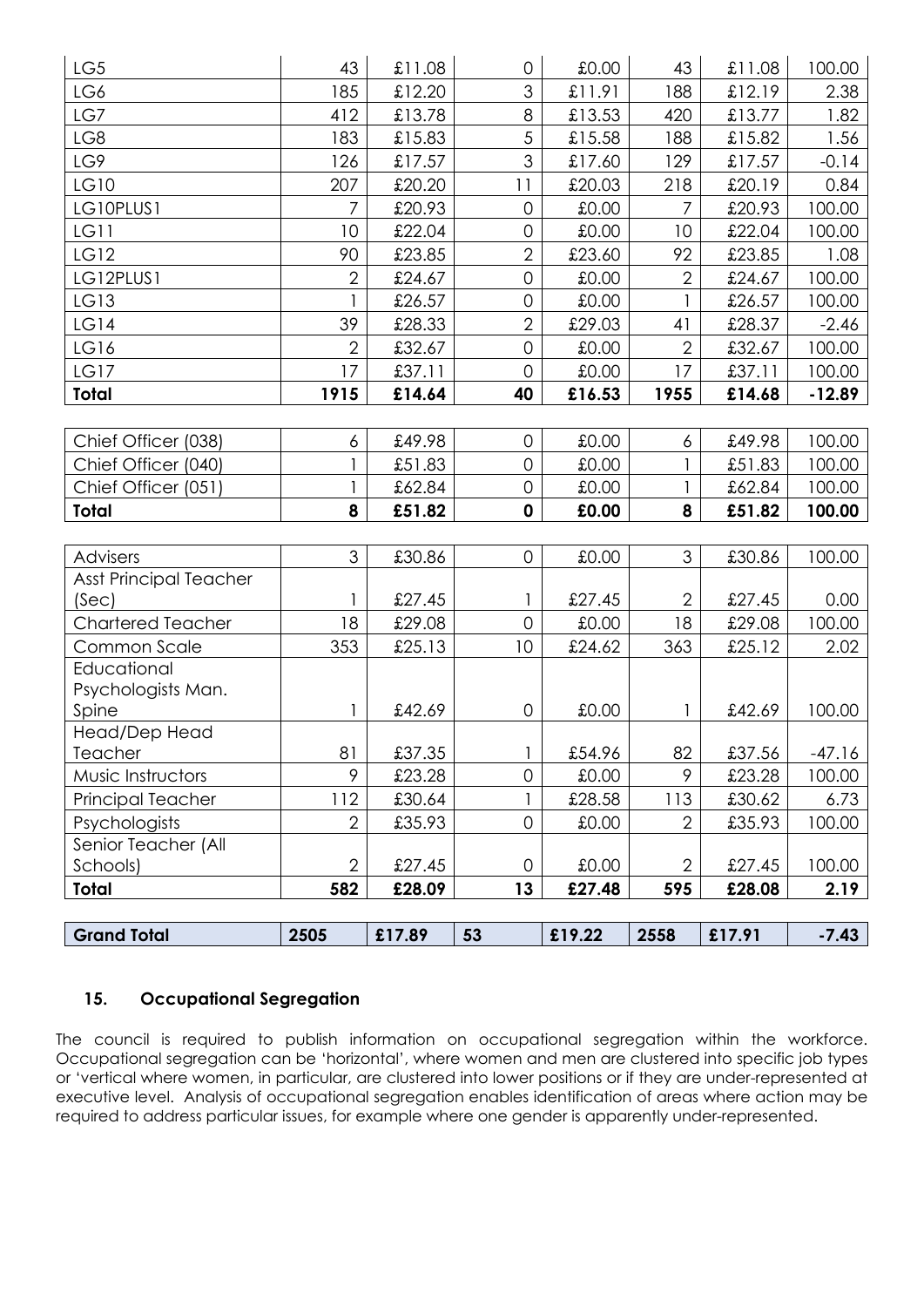# **OCCUPATIONAL SEGREGATION by GRADE as at January 2021**

In comparison to 2017 and 2019 figures, the percentage of males employed in the lower LG grades has decreased again, up to LG2. For LG3 and LG4 the percentage of males on these grades has increased, but has decreased on the higher grades of LG7, 8 and 9, On LG11, there was a significant increase in the percentage of males from 13.33% in 2019 to 27.27% in 2021. However, males on the higher grades of LG12, 14 and 17, decreased. One employee on LG13 resulted in that grade remaining 100% male. The numbers on some grades are so low that little inference can be drawn from them. There is a LG16 grade which was not present in 2019, and there are 2 employees (female) on this grade. There has been an increase in the overall number of LGE employees in the council from 2,885 in 2019 to 3,149 in 2021.

Chief Officers are the highest paid employees and they are on half the number of CO grades there were previously – the number of CO grades dropped to 5 in 2019. What we can see is that there is a 40%-60% split on these grades with the higher number being female (i.e. 6 females and 4 males). This equates to a decrease of the percentage of males on chief officer grades from 51.61% in 2017 to 54.55% in 2019, to 40% in 2021.

At January 2021 the majority (79.47%) of SNCT employees are female, almost the same as in 2017 (80.25%), and in 2019 ((79.2%). There has been an increase in the total number employed on SNCT from 1266 in 2017 to 1298 in 2019, and 1,320 in 2021. There has been a decrease of chartered teachers from 24 in 2019 to 22 in 2021, but a further increase in the percentage who are male (19.35% in 2017 to 25% in 2019, to 27.27% in 2021). At the highest end of the scale, the number of Head/Depute Head teachers has increased slightly from 100 in 2019 to 103 in 2021, with a slight decrease in the percentage who are male: 23% in 2019 to 22% in 2021. The majority of SNCT employees within every grade / role are also female, and numbers of females have increased for each grade, except for the common teacher scale, as more females are in more senior teaching positions in 2021. Overall, for these SNCT grades, there has been little overall percentage gender change over the last four years (19.75% were male in 2017, 20.8% were male in 2019, and 20.53% are male in 2021).

There is a far greater percentage of women in our workforce as a whole (75.82% in 2017, 74.8% in 2019 and 75.53% in 2021), and we will continue to encourage all employees to develop, to prepare for and to seek higher level roles. We also encourage external applications from all parts of the labour market and guarantee equality of opportunity to all candidates, ensuring that the best person gets the job regardless of their gender.

| <b>Salary Grade Point</b> | Grand<br>Total | Female         | $%$ of<br><b>Females</b> | Male | $%$ of<br><b>Males</b> |
|---------------------------|----------------|----------------|--------------------------|------|------------------------|
| <b>MODERNAPP</b>          | 45             | 38             | 84.44                    | 7    | 15.56                  |
| LG1                       | 32             | 26             | 81.25                    | 6    | 18.75                  |
| LG <sub>2</sub>           | 62             | 24             | 38.71                    | 38   | 61.29                  |
| LG3                       | 306            | 166            | 54.25                    | 140  | 45.75                  |
| LG4                       | 752            | 610            | 81.12                    | 142  | 18.88                  |
| LG5                       | 60             | 14             | 23.33                    | 46   | 76.67                  |
| LG6                       | 266            | 189            | 71.05                    | 77   | 28.95                  |
| LG7                       | 636            | 560            | 88.05                    | 76   | 11.95                  |
| LG8                       | 268            | 200            | 74.63                    | 68   | 25.37                  |
| LG9                       | 161            | 114            | 70.81                    | 47   | 29.19                  |
| LG10                      | 352            | 246            | 69.89                    | 106  | 30.11                  |
| LG10PLUS1                 | 10             | 10             | 100.00                   | 0    | 0.00                   |
| <b>LG11</b>               | 11             | 8              | 72.73                    | 3    | 27.27                  |
| LG12                      | 112            | 80             | 71.43                    | 32   | 28.57                  |
| LG12PLUS1                 | 3              | $\overline{2}$ | 66.67                    |      | 33.33                  |
| LG13                      |                |                | 0.00                     |      | 100.00                 |
| LG14                      | 47             | 27             | 57.45                    | 20   | 42.55                  |
| LG16                      | $\overline{2}$ | $\overline{2}$ | 100.00                   | 0    | 0.00                   |

# **Occupational Segregation - Gender Analysis by Grade as at January 2021**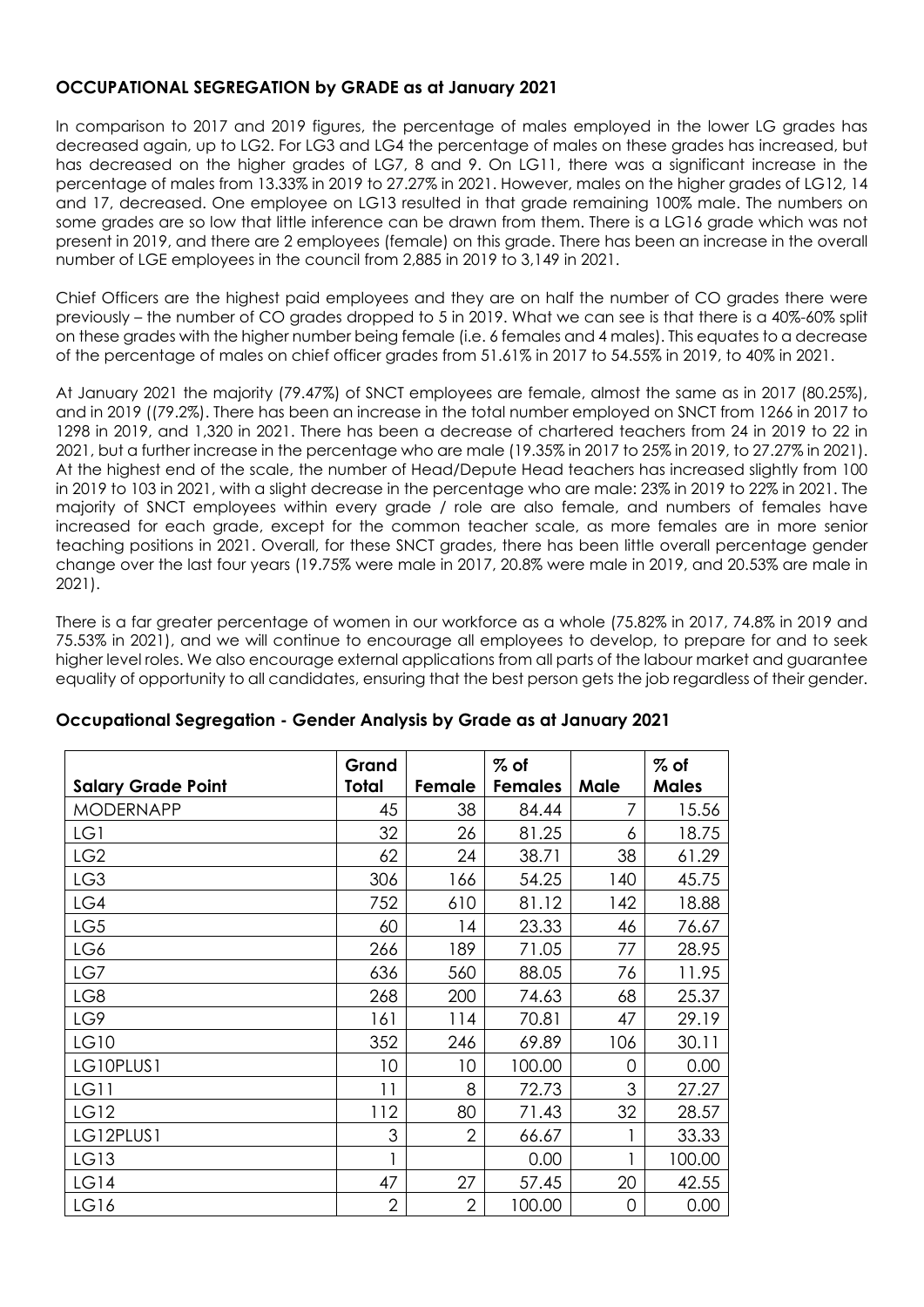| <b>LG17</b>                      | 23             | 12 <sup>2</sup> | 52.17  | 11             | 47.83  |
|----------------------------------|----------------|-----------------|--------|----------------|--------|
| Total                            | 3149           | 2328            | 73.93  | 821            | 26.07  |
|                                  |                |                 |        |                |        |
| Chief Executive                  |                |                 | 100.00 | 0              | 0.00   |
| Chief Officer (038)              | 7              | 5               | 71.43  | $\overline{2}$ | 28.57  |
| Chief Officer (040)              |                | $\overline{O}$  | 0.00   |                | 100.00 |
| Chief Officer (051)              |                | 0               | 0.00   |                | 100.00 |
| Total                            | 10             | 6               | 60.00  | 4              | 40.00  |
|                                  |                |                 |        |                |        |
| Advisers                         | 5              | 5               | 100.00 | 0              | 0.00   |
| Asst Principal Teacher (Sec)     | $\overline{2}$ |                 | 50.00  |                | 50.00  |
| <b>Chartered Teacher</b>         | 22             | 16              | 72.73  | 6              | 27.27  |
| Common Scale                     | 995            | 801             | 80.50  | 194            | 19.50  |
| <b>Educational Psychologists</b> |                |                 |        |                |        |
| Man. Spine                       |                |                 | 100.00 | 0              | 0.00   |
| Head/Dep Head Teacher            | 103            | 81              | 78.64  | 22             | 21.36  |
| Music Instructors                | 18             | 16              | 88.89  | $\overline{2}$ | 11.11  |
| Principal Teacher                | 165            | 121             | 73.33  | 44             | 26.67  |
| Psychologists                    | 7              | 5               | 71.43  | $\overline{2}$ | 28.57  |
| Senior Teacher (All Schools)     | $\overline{2}$ | $\overline{2}$  | 100.00 | 0              | 0.00   |
| Total                            | 1320           | 1049            | 79.47  | 271            | 20.53  |
|                                  |                |                 |        |                |        |
| <b>Grand Total</b>               | 4479           | 3383            | 75.53  | 1096           | 24.47  |

# **OCCUPATIONAL SEGREGATION - GENDER ANALYSIS BY JOB FAMILY**

Job families are wider than specific post titles which appear in other tables, therefore there can be a difference in some figures with similar names. There continues to be a decrease in the percentage of males in managerial, professional, and senior managerial posts from 2014 and specialist job families since 2017. There has also been a slight decrease of percentage males in care/support to people, and teaching posts.

The percentage of males in administrative posts has increased from 6.81% in 2017 to 8.29% in 2019, and to 9.72% in 2021. However in more traditionally predominantly male occupations there have also been increases in the percentage of males, such as in operative posts (82.44% in 2019, to 85.29% in 2021), and in technical posts from 54.13% in 2017 to 61.05% in 2019, and to 62.5% in 2021.

# **Occupational Segregation - Gender Analysis by Job Family as at January 2021**

| <b>Job Family</b>  | Grand<br>Total | Female | Male | Female<br>% | Male<br>% |
|--------------------|----------------|--------|------|-------------|-----------|
| Administrative     | 432            | 390    | 42   | 90.28       | 9.72      |
| Care/Support to    |                |        |      |             |           |
| People             | 1432           | 1325   | 107  | 92.53       | 7.47      |
| Managerial         | 176            | 112    | 64   | 63.64       | 36.36     |
| Operative          | 409            | 61     | 348  | 14.91       | 85.09     |
| Professional       | 416            | 308    | 108  | 74.04       | 25.96     |
| Senior Managerial  | 35             | 19     | 16   | 54.29       | 45.71     |
| Specialist         | 98             | 65     | 33   | 66.33       | 33.67     |
| Teaching           | 1305           | 1037   | 268  | 79.46       | 20.54     |
| <b>Technical</b>   | 176            | 66     | 110  | 37.50       | 62.50     |
| <b>Grand Total</b> | 4479           | 3383   | 1096 | 75.53       | 24.47     |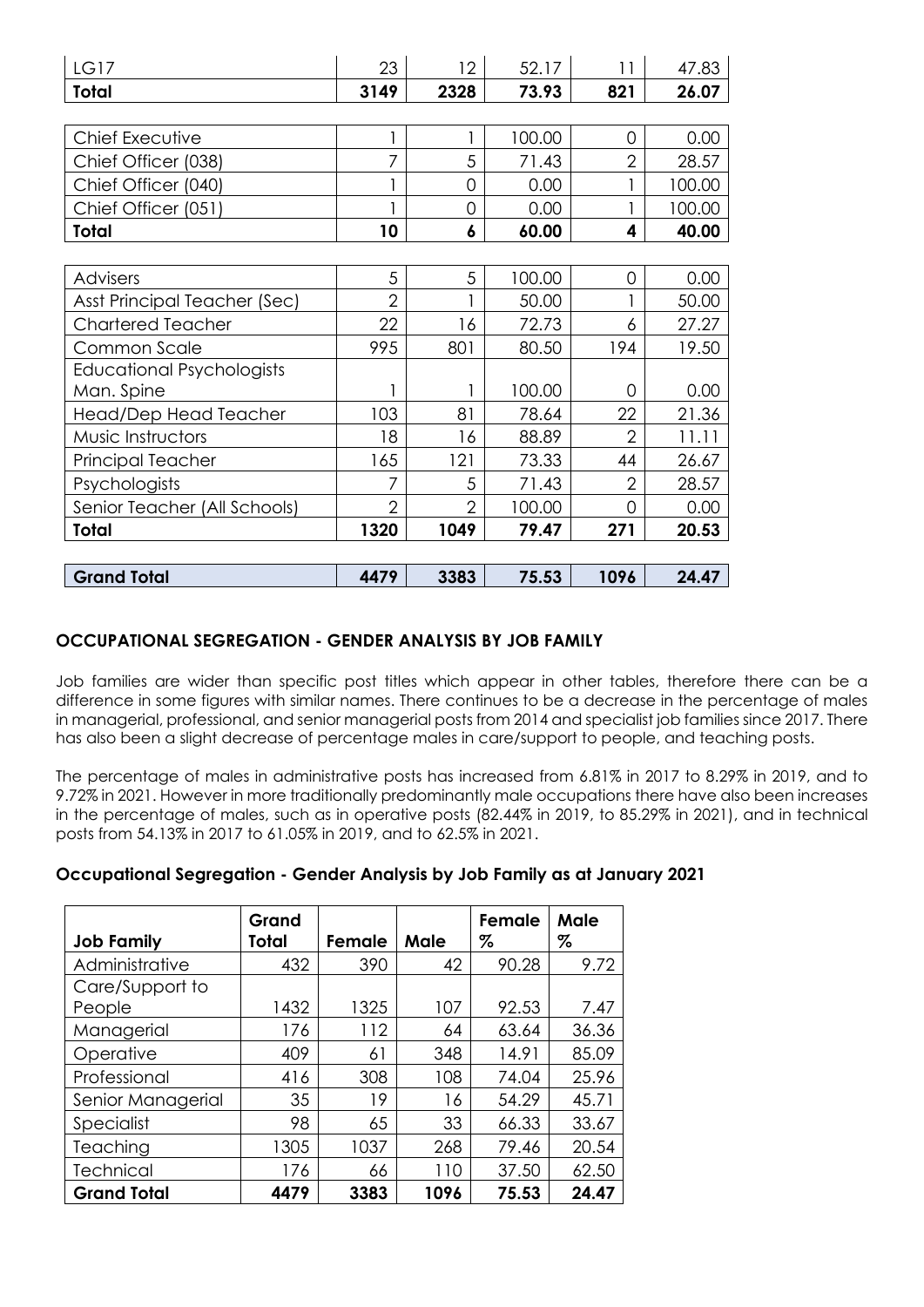**Administrative** jobs include general reception, clerical, and administrative jobs.

**Care/Support to People** jobs include which deal directly with service provision to adults and children within the Angus area, including social care officer, early years practitioners, primary school assistants, etc.

**Managerial** jobs are those with more than basic supervisory roles.

**Operative** jobs are those that deliver non-people services, such as gardeners, refuse collectors, drivers, etc.

**Senior Managerial** jobs include directors, heads of service and other chief officers.

**Professional** jobs are those related to more traditional disciplines and governed by codes of conduct and practice.

**Specialist** jobs are more unique in nature and relate to non-mainstream work activities

**Teaching** jobs include those based in schools and with a day to day involvement with pupils

**Technical** jobs are those which include detailed and in-depth knowledge in a specific field.

# **OCCUPATIONAL SEGREGATION – POSTS PREDOMINANTLY OCCUPIED BY FEMALES OR MALES 2021**

Included below are those posts of which 57% or more are occupied by one gender.

Numbers of posts overall have increased but generally speaking, this has not resulted in significant change in the percentage males, in the workforce. For some posts in this table, there are so few people in them, it is difficult to draw any conclusion, such as IT posts occupied by 3 or 4 people. Some other posts are very similar as two years ago, demonstrating that there has not been a huge shift in most posts predominantly occupied by one gender or another.

However, there are some points to highlight:

Modern Apprentice (MA) posts are included, which allows us to see what is happening with occupational segregation in the young workforce. In 2019 100% of the 17 posts for those MAs for early years were occupied by females, despite efforts to encourage both genders. In 2021 there are now two male Modern Apprentices working in Early Years. There has also been an increase in the number of males in predominantly female occupied administrative posts. Looking at one post type of LG3 Clerical Officer, the number of these posts fell from 175 in 2019 to 115 in 2021, but the percentage of males in these posts increased from 6.86% to 7.83% respectively.

It is no mistake that for the first time Head Teachers (HT) at Secondary Schools do not appear in this chart. In 2014 when these figures were first recorded, there were no females in these HT posts. In 2021, there is an even split between females and males in these posts (4 and 5 in number).

In 2019 there were 74 Social Worker posts, with 90.54% female and 9.46% male occupancy. In 2021 the number of posts increased to 100, but the percentage males in those posts rose to 12%, as compared to 88% occupied by females.

Please note that there are posts of Early Years Practitioners on LG8, as well as on LG7. These LG8 posts are ones which were moved from these posts to Senior Early Years Practitioners posts, also graded LG8, but due to a technical fault they were not picked up with the new job title. This is in the process of being rectified.

In conclusion, there has been some progress made towards addressing occupational segregation, but there are still some posts which remain totally male, such as in gardening posts and kerbside collections (all 100% male), and some which are totally female, such as Snr Early Years Practitioner, Home Care Assessor and Principal Primary School Teacher (all 100% female), and demonstrate that there is still work to be done to try and address occupational segregation imbalance.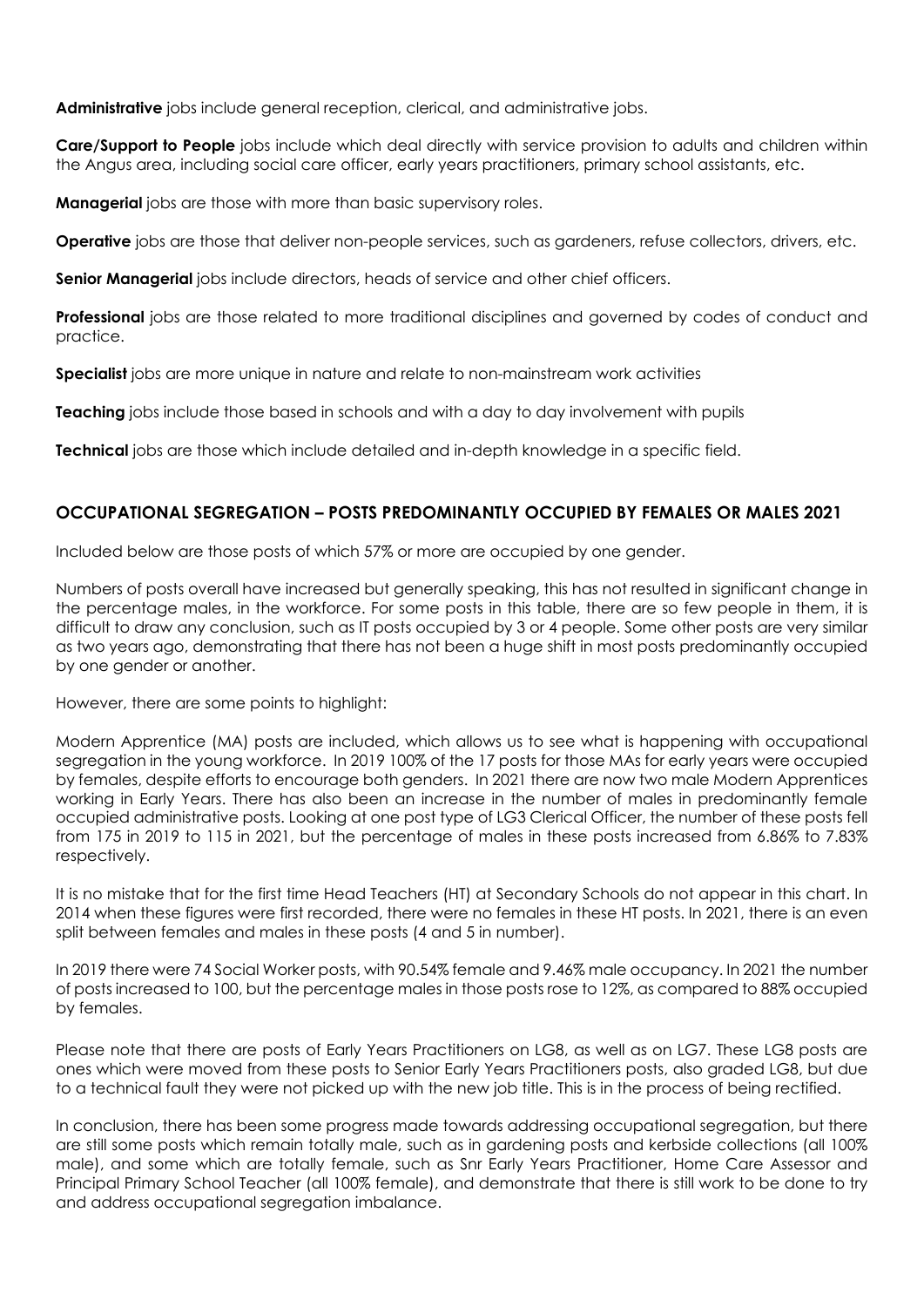| Grade            | <b>Job Title</b>                          | Female         | %     | Male                      | $\%$   | Grand<br>Total            |
|------------------|-------------------------------------------|----------------|-------|---------------------------|--------|---------------------------|
| <b>MODERNAPP</b> | Modern Apprentice - Early Years           | 23             | 92.00 | $\overline{2}$            | 8.00   | 25                        |
| <b>MODERNAPP</b> | Modern Apprentice                         | 9              | 64.29 | 5                         | 35.71  | 14                        |
| LG1              | Domestic Assistant                        | 21             | 91.30 | $\overline{2}$            | 8.70   | 23                        |
| LG1              | <b>Toilet Attendant</b>                   | 5              | 71.43 | $\overline{2}$            | 28.57  | $\overline{7}$            |
| LG <sub>2</sub>  | Cook 1                                    | 6              | 75.00 | $\overline{2}$            | 25.00  | $\,8\,$                   |
| LG <sub>2</sub>  | <b>Clerical Assistant</b>                 | $\overline{2}$ | 66.67 |                           | 33.33  | 3                         |
| LG <sub>2</sub>  | Community Meals Delivery Driver           | 10             | 41.67 | 14                        | 58.33  | 24                        |
| LG <sub>2</sub>  | Caretaker                                 |                | 14.29 | 6                         | 85.71  | $\overline{7}$            |
| LG3              | <b>Clerical Officer</b>                   | 106            | 92.17 | 9                         | 7.83   | 115                       |
|                  | <b>Business Support Assistant - Level</b> |                |       |                           |        |                           |
| LG3              |                                           | 22             | 88.00 | 3                         | 12.00  | 25                        |
| LG3              | <b>Access Support Worker</b>              | 3              | 75.00 |                           | 25.00  | $\overline{4}$            |
| LG3              | Cook 2                                    | $\overline{2}$ | 66.67 |                           | 33.33  | 3                         |
| LG3              | Driver/Attendant                          | $\overline{2}$ | 16.67 | 10                        | 83.33  | 12                        |
| LG3              | <b>Waste Recycling Operative</b>          | 3              | 16.67 | 15                        | 83.33  | 18                        |
| LG3              | <b>Environmental Services Operative</b>   |                | 12.50 | $\overline{7}$            | 87.50  | $8\,$                     |
| LG3              | <b>Waste Operative</b>                    | $\overline{2}$ | 2.60  | 75                        | 97.40  | 77                        |
| LG4              | <b>Early Years Assistant</b>              | 89             | 97.80 | $\overline{2}$            | 2.20   | 91                        |
| LG4              | Senior Clerical Officer                   | 65             | 97.01 | $\overline{2}$            | 2.99   | 67                        |
| LG4              | School & Pupil Support Assistant          | 340            | 96.05 | 14                        | 3.95   | 354                       |
|                  | <b>Business Support Assistant - Level</b> |                |       |                           |        |                           |
| LG4              | 2                                         | 54             | 94.74 | $\ensuremath{\mathsf{3}}$ | 5.26   | 57                        |
| LG4              | <b>ACCESSLine Operator</b>                | 12             | 80.00 | 3                         | 20.00  | 15                        |
| LG4              | Social Care Worker                        | 19             | 79.17 | 5                         | 20.83  | 24                        |
| LG4              | <b>Technical Assistant</b>                | 3              | 75.00 | 1                         | 25.00  | $\overline{4}$            |
| LG4              | <b>Incomes Assistant</b>                  | $\overline{2}$ | 66.67 |                           | 33.33  | 3                         |
|                  | Waste Recycling                           |                |       |                           |        |                           |
| LG4              | Operative/Driver                          |                | 33.33 | $\overline{2}$            | 66.67  | $\ensuremath{\mathsf{3}}$ |
| LG4              | Community Housing Assistant               | 2              | 25.00 | 6                         | 75.00  | $8\,$                     |
| LG4              | <b>Driver/Plant Operative</b>             |                | 5.00  | 19                        | 95.00  | 20                        |
| LG4              | Driver 2                                  | $\overline{0}$ | 0.00  | 9                         | 100.00 | 9                         |
| LG4              | Gardener 2                                | $\overline{0}$ | 0.00  | 40                        | 100.00 | 40                        |
| LG4              | Kerbside Collector/Driver                 | $\mathbf 0$    | 0.00  | 13                        | 100.00 | 13                        |
| LG5              | Welfare Rights Assistant                  | 6              | 85.71 | 1                         | 14.29  | $\overline{7}$            |
| LG5              | Gardener 3                                | $\overline{0}$ | 0.00  | 12                        | 100.00 | 12                        |
| LG5              | Refuse Driver                             | $\overline{0}$ | 0.00  | 27                        | 100.00 | 27                        |
| LG6              | <b>Business Support Officer</b>           | 12             | 92.31 |                           | 7.69   | 13                        |
| LG6              | Administrative Assistant                  | 10             | 90.91 |                           | 9.09   | 11                        |
| LG6              | Social Care Officer                       | 68             | 88.31 | 9                         | 11.69  | 77                        |
| LG6              | <b>Accounting Technician</b>              | 6              | 85.71 |                           | 14.29  | $\overline{7}$            |
| LG6              | Council Tax & Benefits Assistant          | 24             | 85.71 | 4                         | 14.29  | 28                        |
| LG6              | Communities Assistant                     | 3              | 75.00 |                           | 25.00  | $\overline{4}$            |
| LG6              | Housing Officer (Community<br>Housing)    | 8              | 66.67 | 4                         | 33.33  | 12                        |

# **Occupational Segregation - Posts Predominantly Occupied by Females or Males as at January 2021**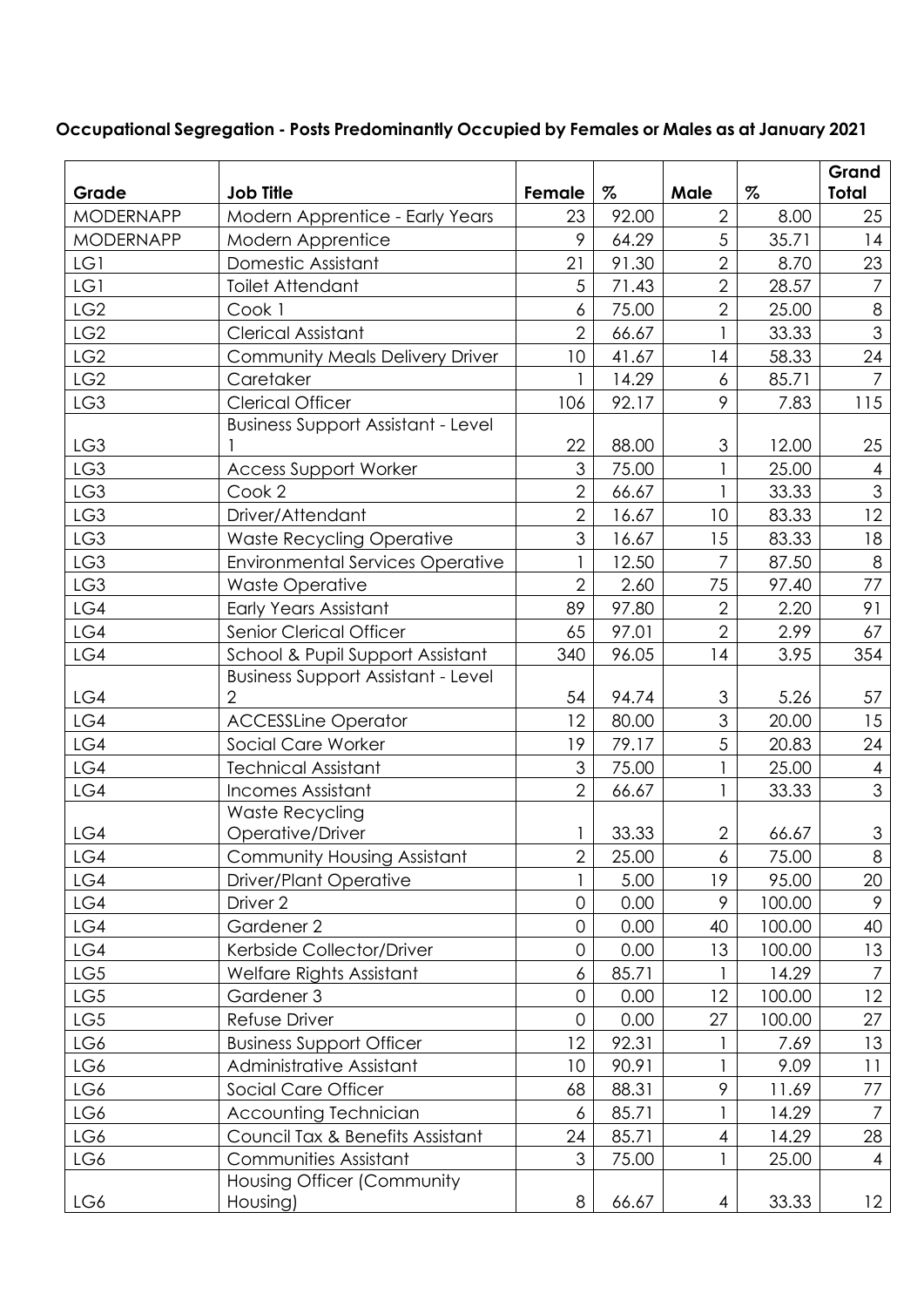| LG6         | <b>Parks Services Officer</b>       |                | 25.00  | 3              | 75.00  | 4               |
|-------------|-------------------------------------|----------------|--------|----------------|--------|-----------------|
| LG6         | Waste Management Inspector          | 1              | 25.00  | 3              | 75.00  | $\overline{4}$  |
| LG6         | Community Enforcement Warden        | $\overline{2}$ | 18.18  | 9              | 81.82  | 11              |
| LG6         | School Technician                   | 1              | 11.11  | 8              | 88.89  | 9               |
| LG6         | <b>Chargehand Gardener</b>          | 0              | 0.00   | 19             | 100.00 | 19              |
| LG7         | <b>Early Years Practitioner</b>     | 234            | 99.15  | $\overline{2}$ | 0.85   | 236             |
| LG7         | <b>Family Support Worker</b>        | 35             | 94.59  | $\overline{2}$ | 5.41   | 37              |
| LG7         | Social Care Officer                 | 233            | 93.57  | 16             | 6.43   | 249             |
| LG7         | Support Worker                      | 19             | 90.48  | $\overline{2}$ | 9.52   | 21              |
| LG7         | Administrative Officer              | 3              | 75.00  |                | 25.00  | $\overline{4}$  |
| LG7         | Day Centre Officer                  | $\overline{2}$ | 66.67  |                | 33.33  | 3               |
| LG7         | <b>Inclusion Support Worker</b>     | $\overline{2}$ | 66.67  | 1              | 33.33  | 3               |
| LG7         | Communities Assistant               | 9              | 64.29  | $\sqrt{5}$     | 35.71  | 4               |
| LG7         | <b>Applications Officer</b>         |                | 33.33  | $\overline{2}$ | 66.67  | $\mathfrak{S}$  |
| LG7         | IT Service Officer                  | $\overline{2}$ | 28.57  | $\sqrt{5}$     | 71.43  | $\overline{7}$  |
| LG7         | Senior School Technician            | $\mathbf{1}$   | 12.50  | $\overline{7}$ | 87.50  | $8\,$           |
| LG8         | <b>Early Years Practitioner</b>     | 17             | 100.00 | $\mathbf 0$    | 0.00   | 17              |
| LG8         | Home Care Assessor                  | 16             | 100.00 | $\overline{0}$ | 0.00   | 16              |
| LG8         | Senior Early Years Practitioner     | 49             | 100.00 | $\mathbf 0$    | 0.00   | 49              |
| LG8         | Family Nurture Support Worker       | 12             | 92.31  | 1              | 7.69   | 13              |
| LG8         | <b>Rent Officer</b>                 | 5              | 83.33  |                | 16.67  | 6               |
|             | Com. Investigations & Resolution    |                |        |                |        |                 |
| LG8         | Officer                             | 4              | 80.00  |                | 20.00  | $\overline{5}$  |
| LG8         | Service Development Officer         | 7              | 77.78  | $\overline{2}$ | 22.22  | 9               |
| LG8         | <b>Housing Officer</b>              | 32             | 74.42  | 11             | 25.58  | 43              |
| LG8         | Care Co-ordinator                   | $\overline{2}$ | 66.67  |                | 33.33  | $\mathfrak 3$   |
| LG8         | Paralegal                           | $\overline{2}$ | 66.67  |                | 33.33  | $\mathfrak{S}$  |
| LG8         | Quantity Surveyor Technician        |                | 33.33  | $\overline{2}$ | 66.67  | $\mathfrak{S}$  |
| LG8         | Technician                          |                | 33.33  | $\overline{2}$ | 66.67  | $\mathfrak{S}$  |
| LG8         | Architectural Technician            |                | 11.11  | 8              | 88.89  | 9               |
| LG9         | Senior Social Care Officer          | 46             | 90.20  | 5              | 9.80   | 51              |
| LG9         | Welfare Rights Officer              | 6              | 85.71  |                | 14.29  | 7               |
| LG9         | Committee Officer                   | 3              | 75.00  |                | 25.00  | 4               |
| LG9         | <b>School Business Manager</b>      | 6              | 75.00  | $\overline{2}$ | 25.00  | 8               |
| LG9         | <b>Communities Officer</b>          | 16             | 72.73  | 6              | 27.27  | 22              |
| LG9         | <b>Rehabilitation Assistant</b>     | $\overline{2}$ | 66.67  |                | 33.33  | 3               |
| LG10        | Occupational Therapist              | 13             | 92.86  |                | 7.14   | 14              |
| <b>LG10</b> | Care Manager                        | 38             | 90.48  | $\overline{4}$ | 9.52   | 42              |
| LG10        | Social Worker                       | 88             | 88.00  | 12             | 12.00  | 100             |
| LG10        | Resource Worker                     | 13             | 86.67  | $\overline{2}$ | 13.33  | 15              |
|             | Organisational Development          |                |        |                |        |                 |
| LG10        | Facilitator                         | 4              | 80.00  |                | 20.00  | $\overline{5}$  |
| LG10        | Case Manager                        | 5              | 71.43  | $\mathbf{2}$   | 28.57  | 7               |
| LG10        | <b>Communications Officer</b>       | $\overline{2}$ | 66.67  |                | 33.33  | 3               |
| LG10        | <b>Environmental Health Officer</b> | 8              | 66.67  | $\overline{4}$ | 33.33  | 12              |
| LG10        | Solicitor                           | 6              | 66.67  | $\mathfrak{S}$ | 33.33  | 9               |
| LG10        | <b>Planning Officer</b>             | 5              | 41.67  | 7              | 58.33  | 12              |
| LG10        | <b>Housing Policy Officer</b>       | 4              | 40.00  | 6              | 60.00  | 10 <sup>°</sup> |
| LG10        | Architect                           |                | 33.33  | $\overline{2}$ | 66.67  | 3               |
| LG10        | Council Tax & Benefits Manager      |                | 33.33  | $\overline{2}$ | 66.67  | 3 <sup>7</sup>  |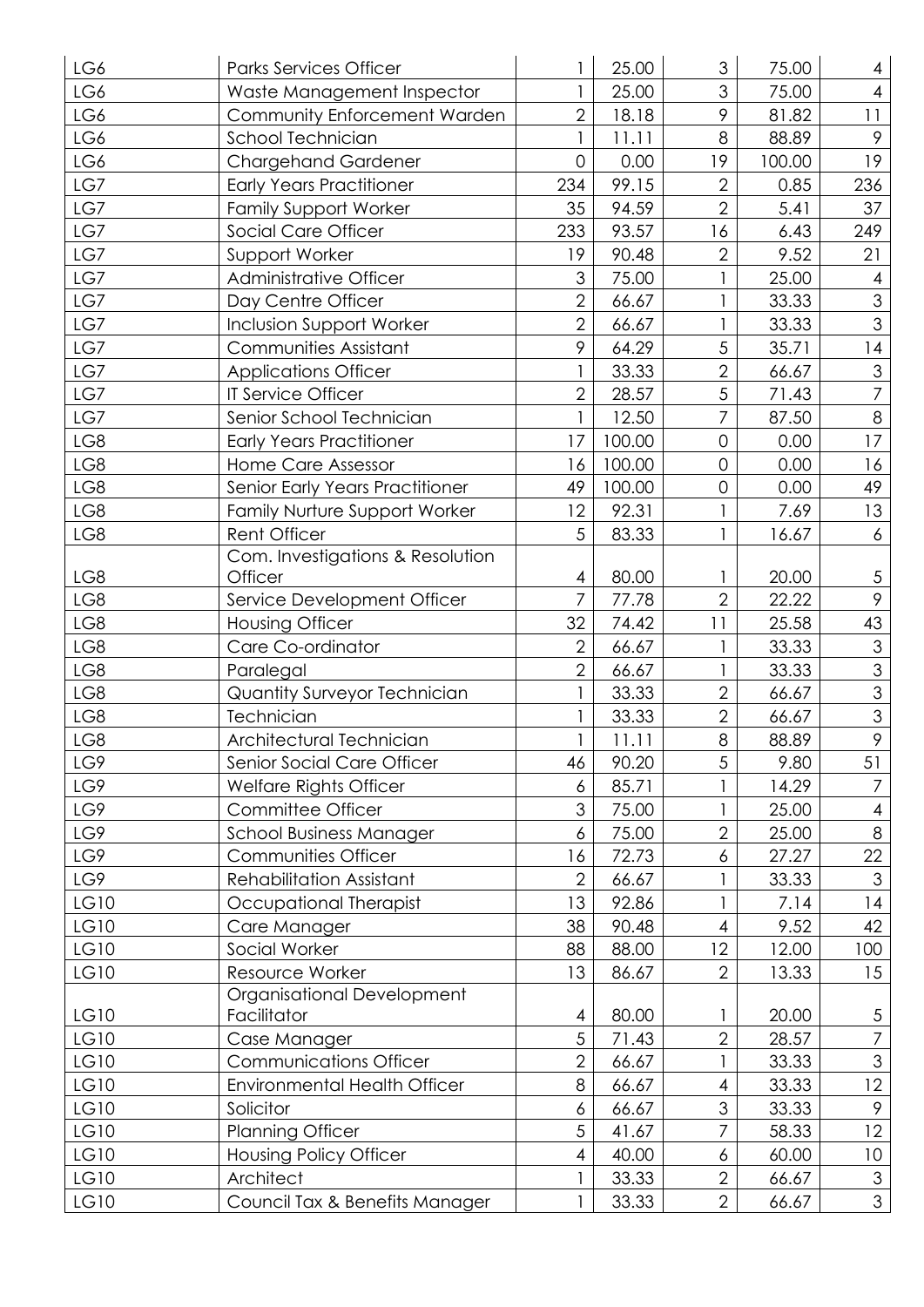| <b>LG10</b>         | <b>Traffic Engineer</b>         |                | 33.33  | $\overline{2}$   | 66.67 | 3                        |
|---------------------|---------------------------------|----------------|--------|------------------|-------|--------------------------|
| LG10                | IT Project Manager              | $\mathbf{1}$   | 25.00  | 3                | 75.00 | $\overline{4}$           |
| LG10                | Performance Analyst             | $\mathbf{1}$   | 25.00  | 3                | 75.00 | $\overline{\mathcal{A}}$ |
| <b>LG12</b>         | <b>Senior Practitioner</b>      | 15             | 83.33  | $\mathfrak{S}$   | 16.67 | 18                       |
| <b>LG12</b>         | <b>Team Leader</b>              | 52             | 65.00  | 28               | 35.00 | 80                       |
| LG14                | Manager                         | 25             | 58.14  | 18               | 41.86 | 43                       |
| Chief Officer       |                                 |                |        |                  |       |                          |
| (038)               | <b>Director</b>                 | 5              | 71.43  | $\overline{2}$   | 28.57 | $\overline{7}$           |
| Chartered           |                                 |                |        |                  |       |                          |
| Teacher             | Teacher (ASN)                   | 3              | 75.00  | 1                | 25.00 | 4                        |
| Chartered           |                                 |                |        |                  |       |                          |
| Teacher             | Teacher (Primary)               | 3              | 75.00  | 1                | 25.00 | $\overline{4}$           |
| Chartered           |                                 |                |        |                  |       |                          |
| Teacher             | Teacher (Secondary Subject)     | 7              | 63.64  | 4                | 36.36 | 11                       |
| Common Scale        | Trainee Teacher (Primary)       | 25             | 96.15  |                  | 3.85  | 26                       |
| Common Scale        | Teacher (Primary)               | 430            | 92.67  | 34               | 7.33  | 464                      |
| Common Scale        | Meeting Needs Network Teacher   | 8              | 88.89  | 1                | 11.11 | 9                        |
|                     | Trainee Teacher (Secondary      |                |        |                  |       |                          |
| Common Scale        | Subject)                        | 18             | 85.71  | $\epsilon$       | 28.57 | 21                       |
|                     | Teacher of ASN/Support for      |                |        |                  |       |                          |
| Common Scale        | Learning                        | 72             | 82.76  | 15               | 17.24 | 87                       |
| Common Scale        | Teacher (Secondary Subject)     | 248            | 64.42  | 137              | 35.58 | 385                      |
| Head/Dep            |                                 |                |        |                  |       |                          |
| <b>Head Teacher</b> | Depute Head Teacher (Primary)   | 22             | 88.00  | $\mathfrak{S}$   | 12.00 | 25                       |
| Head/Dep            |                                 |                |        |                  |       |                          |
| <b>Head Teacher</b> | Head Teacher (Primary)          | 36             | 85.71  | $\boldsymbol{6}$ | 14.29 | 42                       |
| Head/Dep            | Depute Head Teacher             |                |        |                  |       |                          |
| <b>Head Teacher</b> | (Secondary)                     | 15             | 71.43  | 6                | 28.57 | 21                       |
| Music Instructors   | Music Instructors               | 16             | 88.89  | $\overline{2}$   | 11.11 | 18                       |
| Principal           |                                 |                |        |                  |       |                          |
| Teacher             | Principal Teacher (Primary)     | 32             | 100.00 | $\overline{0}$   | 0.00  | 32                       |
| Principal           | Principal Teacher (ASN/Support  |                |        |                  |       |                          |
| Teacher             | for Learning/Support)           | 58             | 80.56  | 4                | 19.44 | 72                       |
| Psychologists       | <b>Educational Psychologist</b> | $\overline{4}$ | 66.67  | $\overline{2}$   | 33.33 | 6                        |

# **16. Bullying in Schools – Further Information**

In addition to the progress reported on in our equality outcomes (Appendix 2), the following is a table expanding the information provided regarding bullying in schools on pages 34--35 of Appendix 2:

 We have a clear focus on reducing the number of bullying incidents in our schools. These have been measured since 2013/14 and show bullying has decreased significantly at both primary and secondary school levels during that period. In primary school in 2013/14 there were 148 incidents of bullying by characteristic and 148 by behaviours. These decreased to 45 by characteristic and 68 by behaviours respectively by 2019/20. There were 8 incidents in 13/14 attributed to bullying on race grounds, and (despite a peak of 11 of these in 2018/19), this dropped to 1 by 2019/20.

 In primary schools, despite the rise in technology, there has not been a rise in on-line bullying – in 2013/14 there were 2, likewise in 2019/20.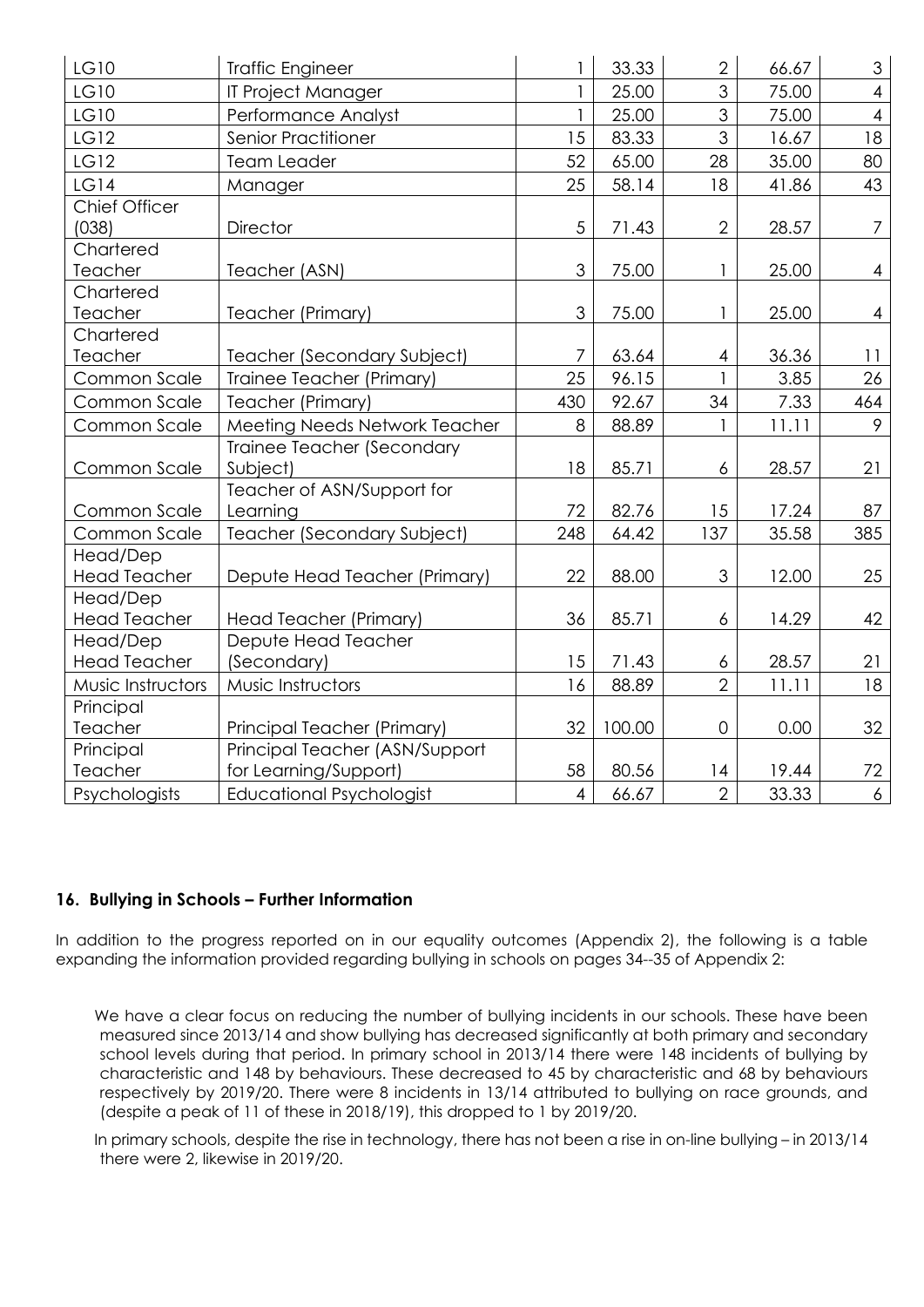| Year      | <b>Racial</b> | <b>Religion/Belief</b> | <b>Sexual Orientation</b> | <b>All others</b> | <b>Total Incidents of</b><br>bullying |
|-----------|---------------|------------------------|---------------------------|-------------------|---------------------------------------|
| 2013/2014 | 8             |                        |                           | 140               | 148                                   |
| 2014/2015 |               |                        |                           | 27                | 34                                    |
| 2015/2016 |               |                        |                           | 15                | 21                                    |
| 2016/2017 | Ô             |                        |                           | 23                | 31                                    |
| 2017/2018 | 8             |                        |                           | 21                | 30                                    |
| 2018/2019 |               |                        |                           | 36                | 49                                    |
| 2019/2020 |               |                        |                           | 44                | 45                                    |

**Table 11 Number of Incidents in Primary Schools by Characteristic\*** 

|  | Table12 Number of Incidents in Primary Schools by Behaviours* |  |  |
|--|---------------------------------------------------------------|--|--|
|--|---------------------------------------------------------------|--|--|

| Year      | Verbal | <b>Physical</b> | Cyber / Online | <b>Other</b> | <b>Total No. of</b><br><b>Behaviours</b> |
|-----------|--------|-----------------|----------------|--------------|------------------------------------------|
| 2013/2014 | 90     | 56              | $\overline{2}$ | $\mathbf 0$  | 148                                      |
| 2014/2015 | 20     | 22              | $\mathbf 0$    | 8            | 50                                       |
| 2015/2016 | 10     | 12              | $\mathbf 0$    | 3            | 25                                       |
| 2016/2017 | 23     | 15              | $\mathbf 0$    | 13           | 51                                       |
| 2017/2018 | 21     | 15              |                | 13           | 50                                       |
| 2018/2019 | 35     | 21              | $\overline{O}$ | 11           | 67                                       |
| 2019/2020 | 23     | 29              | $\overline{2}$ | 14           | 68                                       |

In secondary schools, there was a rise in incidents of bullying in 2016/17 to 144 compared with 151 in 2013/14, however the total number of incidents of bullying had dropped to 65 by 2019/20 which is the second lowest since 2013/14. The number of incidents by behaviour also increased in 2016/17 to 185, but had dropped to 82 in 2019/20, which is also the second lowest number since 2013/14.

 There were 17 incidents attributed to race in 2013/14, which, despite a peak of 40 in 2016/17, had fallen to 7 by 2019/20. Incidents relating to sexual orientation, however, are the highest by characteristic, and higher in 2019/20 (11 incidents) compared to 2013/14 (9).

 It is interesting to note is that on-line bullying has not increased for the older pupils either. These were at a peak in 2013/14, but have dropped since then, to 7 in 2019/20. It is also worth noting the ThinkB4UType youth led campaign, where Angus was the first local authority to work in partnership with NSPCC and RespectMe to raise awareness of and address online bullying issues. The Angus campaign led to a national resource being developed for use by other local authorities.

| Year      | <b>Racial</b> | <b>Religion/Belief</b> | Sexual<br><b>Orientation</b> | <b>All others</b> | <b>Total Incidents of</b><br>bullying |
|-----------|---------------|------------------------|------------------------------|-------------------|---------------------------------------|
| 2013/2014 |               |                        |                              | 125               | 151                                   |
| 2014/2015 | റ             |                        | IС                           | 60                | 90                                    |
| 2015/2016 | 35            |                        |                              | 80                | 126                                   |
| 2016/2017 | 40            |                        |                              | 85                | 144                                   |
| 2017/2018 | 28            |                        |                              | 4                 | 82                                    |

**Table 13 Number of Incidents in Secondary Schools by Characteristic\***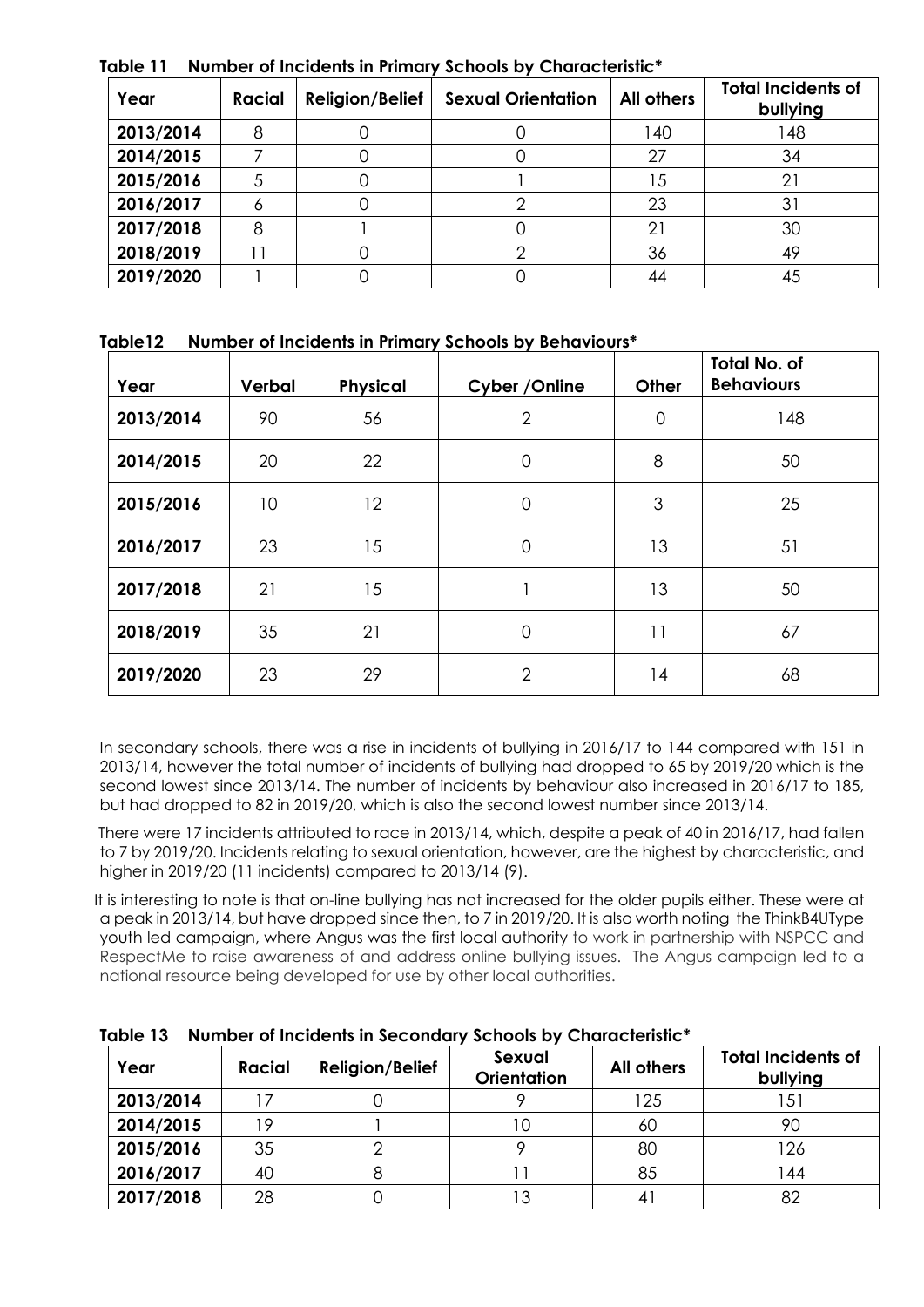| 2010/2010<br><b>ZUIO/ZUI.</b> | <u>_</u> |  | ⌒┏<br>∠◡ | $\overline{r}$<br>◡◡ |
|-------------------------------|----------|--|----------|----------------------|
| 2019/2020                     |          |  | .<br>≖   | ◡◡                   |

| Year      | Verbal | <b>Physical</b> | Cyber / Online | Other   | <b>Total No. of</b><br><b>Behaviours</b> |
|-----------|--------|-----------------|----------------|---------|------------------------------------------|
| 2013/2014 | 111    | 25              | 15             | 0       | 151                                      |
| 2014/2015 | 77     | 31              | 3              | 3       | 114                                      |
| 2015/2016 | 116    | 26              | 6              | 6       | 154                                      |
| 2016/2017 | 111    | 44              | $\overline{2}$ | 28      | 185                                      |
| 2017/2018 | 73     | 18              | $\Omega$       | 16      | 107                                      |
| 2018/2019 | 47     | $12 \,$         | $\overline{2}$ | $12 \,$ | 73                                       |
| 2019/2020 | 41     | 18              | 7              | 16      | 82                                       |

**Table 14 Number of Incidents in Secondary Schools by Behaviours\***

### **\*Please note that there may be differences between the total number of bullying incidents and total number of behaviours as more than one behaviour may be displayed during a single bullying episode**

### **17. Equality Developments – Selection of Achievements/Developments**

Supplementary to the progress achieved with our equality outcomes, a selection of equality achievements/developments is detailed below:

### **Poverty**

(i)Poverty is endemic today in most aspects of life – education, health, housing, crime etc. – and is increasing. The impact of the Covid pandemic has exacerbated this problem for a wide range of people. The council therefore places a great emphasis on tackling this issue, especially for children. Drivers of Poverty Evidence suggests that there are three main drivers of poverty in Scotland: income from employment; income from social security and benefits in kind; and costs of living. These three drivers form the basis of the Scottish Government's Child Poverty Delivery Plan 2018–2022. Both local and national action to address these drivers are necessary to meet the 2030 targets to reduce child poverty in Scotland laid out in the Child Poverty (Scotland) Act 2017. We refer to these drivers of poverty throughout our local actions. The council's renewed Angus Joint Child Poverty Local Action Plan can be found here:

[https://www.angus.gov.uk/sites/default/files/2019-05/148\\_App2.pdf](https://www.angus.gov.uk/sites/default/files/2019-05/148_App2.pdf)

(ii)The council is also addressing food poverty by encouraging communities to grow their own. Details of this initiative can be found here: [https://www.angus.gov.uk/sites/default/files/2021-03/103\\_App1.pdf](https://www.angus.gov.uk/sites/default/files/2021-03/103_App1.pdf) 

(iii)Various initiatives have been/are being taken, such as: families being able to access food at reduced cost at the Angus social supermarket; the impact of the Tay Cities Deal bringing employment and investment to the area, housing initiatives to tackle homelessness, increase affordable housing and have warmer homes; the IT devices obtained for those on low incomes; the cost of the school day being linked to the Chlid Poverty Action Group (CPAG); maximising income via our welfare rights team, and so on – details can be found here: [https://www.angus.gov.uk/community\\_empowerment/planning\\_for\\_the\\_future/planning\\_for\\_the\\_future\\_of\\_](https://www.angus.gov.uk/community_empowerment/planning_for_the_future/planning_for_the_future_of_angus/delivery_on_key_priorities/reducing_child_poverty?page_id=919) [angus/delivery\\_on\\_key\\_priorities/reducing\\_child\\_poverty?page\\_id=919](https://www.angus.gov.uk/community_empowerment/planning_for_the_future/planning_for_the_future_of_angus/delivery_on_key_priorities/reducing_child_poverty?page_id=919)

# **Gender**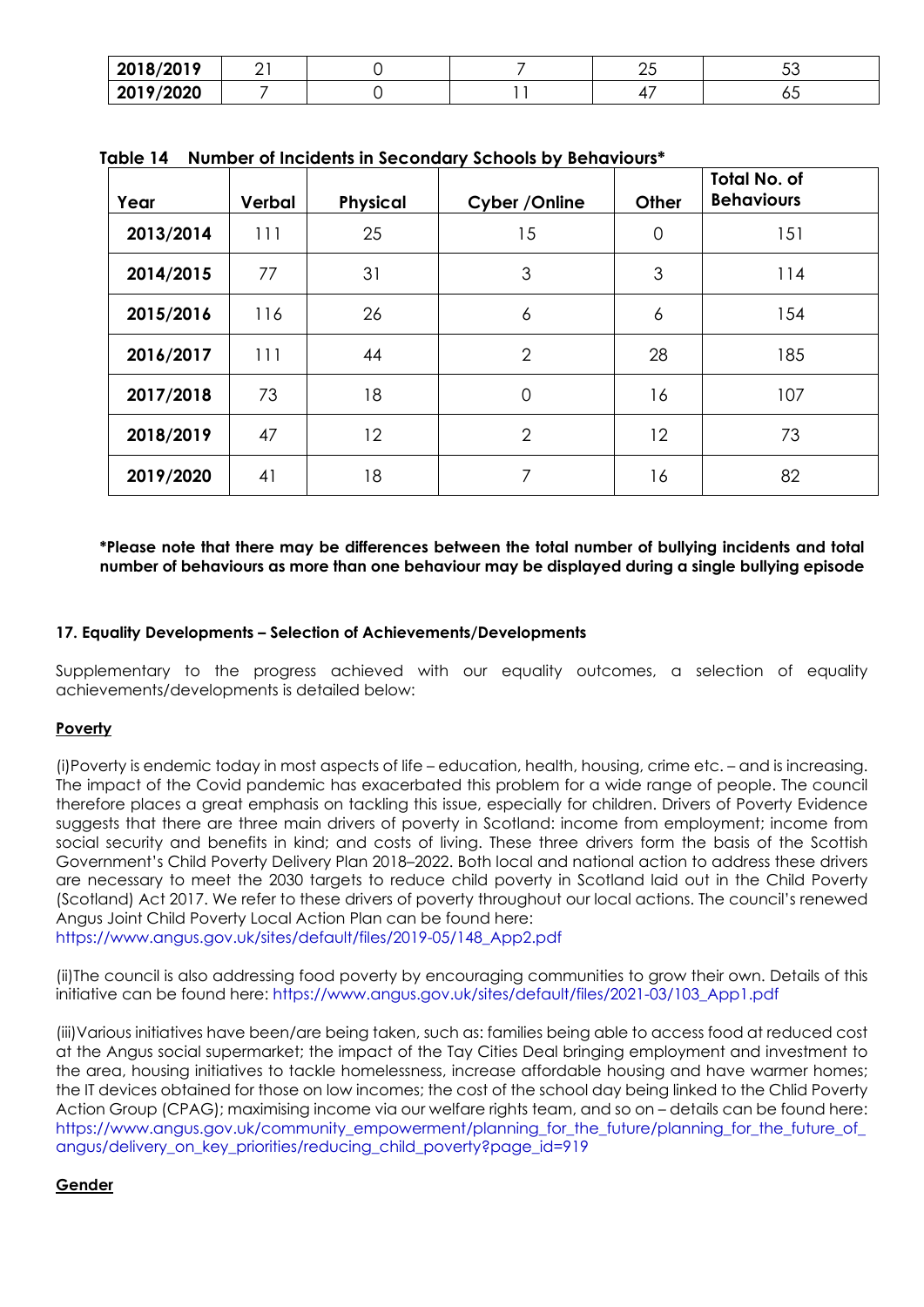(i)The Glen Isla project is a successful initiative supporting vulnerable women, and has been expanded as a result to include the Glen Clova project, the purpose of which is to provide an enhanced support and coordination service for our most vulnerable women, including women in the following situations: -

- By reason of their behaviour, are at risk of entering the justice system
- Have a history of poor/non-engagement with services
- Are pregnant
- Have support needs in respect of parenting likely to result in an adverse impact on their children
- Are aged 16-21 and require additional support

Women who have had traumatic life experiences are more likely to experience mental health crises, substance misuse, relationship and accommodation difficulties which can significantly affect them and their communities. The ethos of the Glen Clova Project is to work in a trauma informed way to reduce the impact of these factors and support the women to make safe choices.

The Project currently supports 36 women (February 2021) with a range of practical issues, such as budgeting, keeping safe, parenting and coping with substance misuse.

A high level of women voluntarily engage with the project. The work undertaken is different for every woman, with some accessing short-term assistance and advice and others requiring substantially longerterm engagement. Women with varied support requirements may need intensive and repeated supports, there may be personal achievements and progress one month but a lapse or relapse the following month. The Project accepts repeat referrals and will positively engage with women as frequently, and for as long as, they require support.

It is difficult to 'measure' success or progress definitively, however by ensuring women have their health needs met and are receiving the right level of support for alcohol/drug issues, we can ensure that resources are accessed and utilised to their full potential thus reducing the need for expensive, longer term crisis intervention. Early intervention is not only financially beneficial it is significantly more person focused and sustainable.

(ii) At the beginning of the Covid 19 pandemic, it was recognised that with a high percentage of staff working from home, there was an increased risk of some being subjected to gender based violence. New Guidance was drawn up and implemented, and was subsequently shared with COSLA and equality colleagues across local authorities, who wanted to adopt it/share with their Community Planning Partners for them to adopt. COSLA's response was to send it to their staff and elected members, saying great leadership from Angus; and the national co-ordinator for violence against women said it was 'fantastic guidance' and wanted to share with other Violence Against Women leads for them to adopt.

### **BSL/Gender**

As a result of the activity during 16 Days of Action to tackle violence against women and girls held during 2020, we received feedback that women BSL users were unaware of what rape is, and several women discovered that it had happened to them. As a result, Angus Council commissioned a BSL information video about rape with the involvement of the Women's Rape and Sexual Assault Centre and Deaf Links, and launched it during the 16 Days of Action. We received positive feedback from the BSL community that it was a valuable and powerful initiative, and we have been approached for it to be used on a national basis by the British Deaf Association.

### **Adult Learners**

Community learning and development (CLD) has a powerful impact on the lives of learners and communities, supporting them to identify and work towards change. Whether that change takes place in an individual's life, helps to create a resilient and enterprising community or contributes to better public services in a changing landscape, Scotland has a need for successful learners, confident individuals, responsible citizens and effective contributors working together to build a shared future.

The covid-19 pandemic brought immense challenges for the work that the CLD sector delivers. The enforced lockdown and measures for reduced contact have meant that the reach with learners was impacted as our important face to face and small group work approach was affected. The sector is,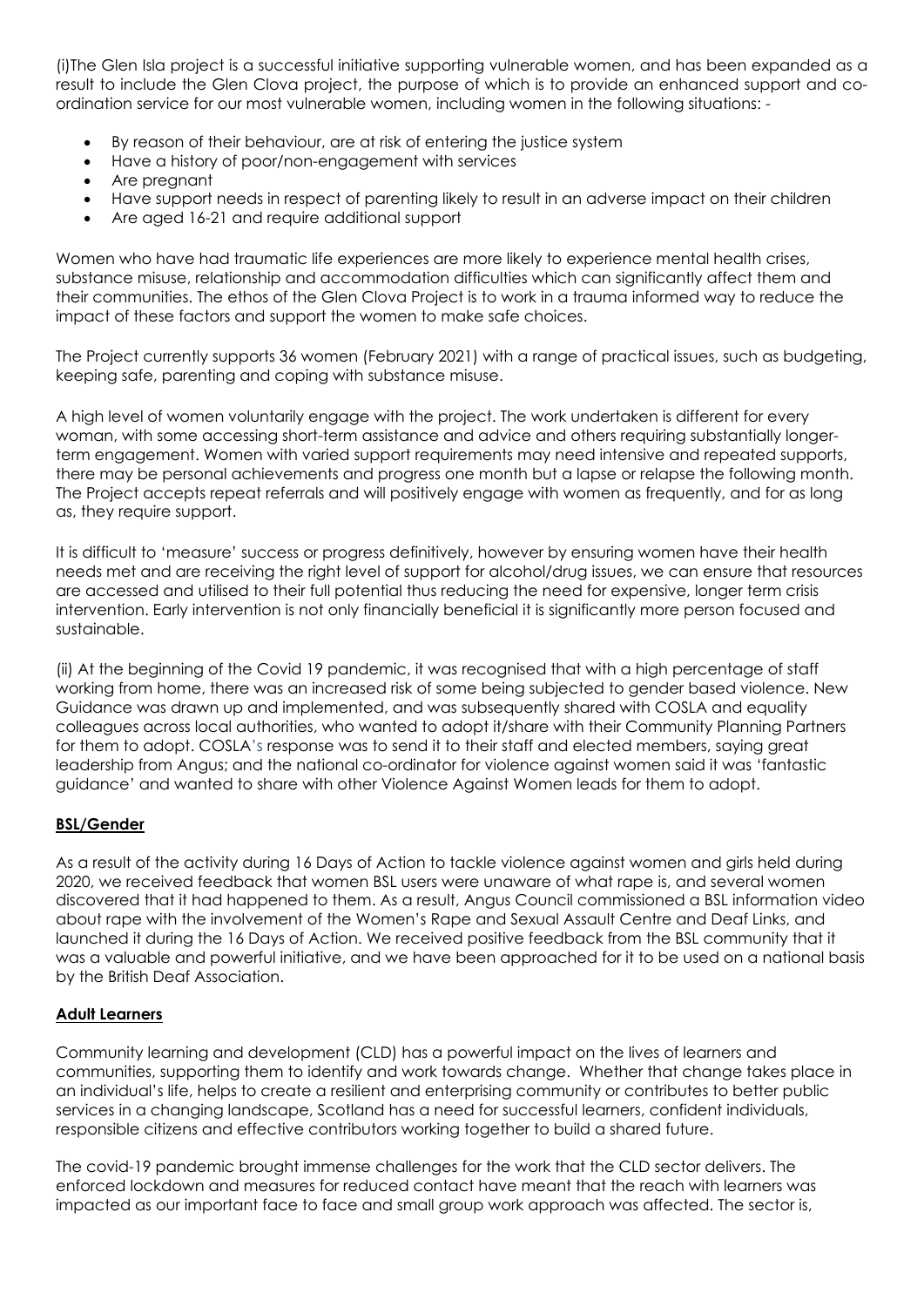however, well known for its' ingenuity and creative solutions, and workers mobilised themselves in other ways to deliver their core work, for example: the team offered online meditation sessions twice a week, online food and health sessions once a week, online cooking sessions once a week, and family learning sessions once a week. An existing community café run by volunteers and supported by the Communities Team was able to re-open at the local cricket club premises and provided face-to-face support to our most vulnerable learners, including ensuring that they were connected through the Connecting Scotland project. This involved new learning, knowledge and skills for staff and volunteers which, in turn, helped to improve their own health and wellbeing.

# **Case Study**

### **Adult Achievement Awards during Lockdown**

During lockdown the Brechin and Montrose Communities Team have managed to support 3 learners to achieve their Adult Achievement Award and have two learners currently working on them. The three who have completed the award initially started working on them in a group setting. Since the need for social distancing the award has been carried out through phone calls with the worker. None of the learners had the equipment or IT skills to enable them to communicate with the worker virtually.

The worker has found the experience of doing the AAA during lockdown incredibly positive. Stating they found the learners more forthcoming with information over the phone compared with face to face. The learners also gave more detailed answers and this had enhanced the relationship with the worker, allowing more insight into their life and experience. The award was split into "bites", a couple of questions at a time, allowing learners time to think about them. The learner's answers were scribed for them and the learners were given time to reflect on what they had said and alter it as they wished. Those that have completed the award have been delighted with their achievement and it has been a high spot in a very difficult year.

MB was one of the learners who took part in the award. She is a nervous person and has suffered with her mental health as a result of several bereavements. She was initially a little daunted about starting the award as she was left with little confidence in her abilities after school. She felt she got flustered and a little panicky when she was working through the award in the same room as other people. Working through the award over the phone made it easier to talk about herself. The confidence she has gained has enabled her to look towards other challenges and she is now working on her digital skills.

# **Health and Wellbeing**

One of the commitments given by the council is that it will provide employees with a healthy and safe working environment that promotes wellbeing. A key element of this commitment is the protection and promotion of employees' mental health and wellbeing. The impact of Covid 19 on the mental health of many people – young and old – is well recognised. The council started a Yammer Personal Resilience and Wellbeing Group for staff which includes uplifting messages, taking part in meditation classes on-line, sharing support etc. There was a health and wellbeing day in November 2020 which was open to all staff which included seated exercises, controlling pain through hypnotherapy, music, and a session on permission to be happy. These initiatives have been very well received and since then there have been other ad hoc sessions on 'Wellbeing Wednesdays' covering wellbeing topics.

A joint collaboration between NHS Tayside and Angus, Dundee and Perth & Kinross councils led to the creation of a strategy for a lifelong approach to mental health called Living Life Well', a new Tayside-wide strategy to improve mental health and learning disability services. It can be found here: [www.livinglifewelltayside.scot.nhs.uk](http://www.livinglifewelltayside.scot.nhs.uk/)

### **Disability**

(i)Members of the council led Disability Forum participated in consultation for the Arbroath Spaces For All initiative. Many ideas came from those participating, such as the consultants taking cognisance of the problems with electric vehicles being quiet if crossing roads with a Guide Dog, along with cycles on cycle paths ways if they are shared with people with disabilities. Also raised were the problems at crossings for hearing impaired people as many crossings have had the 'green man' removed, and there is only a noise alert to stop crossing, which is also at the wrong pitch for those with hearing impairments. Both members of the forum and the council's consultants found the experience invaluable.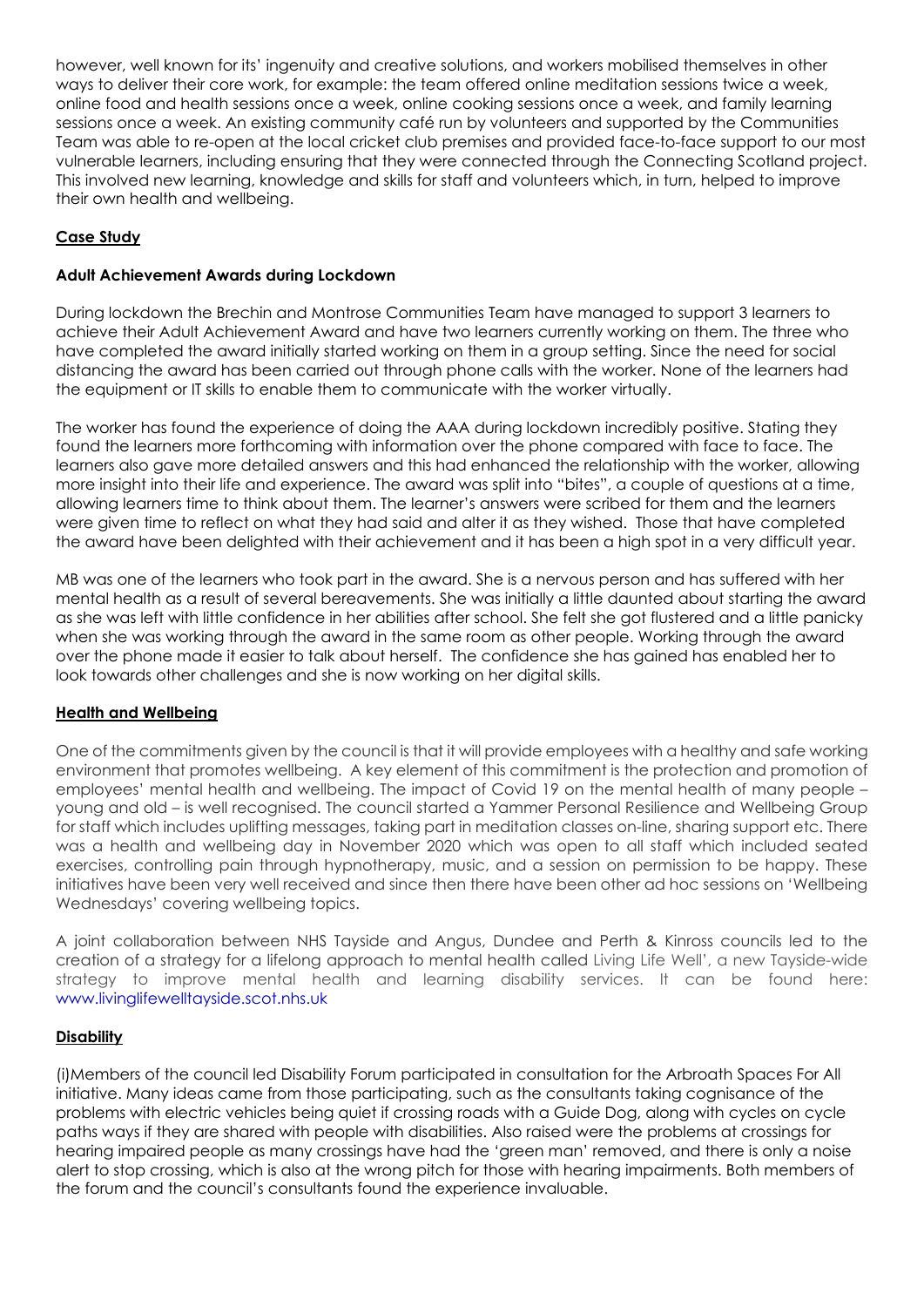(ii)In October 2020, the Angus Health and Social Care Partnership produced a Physical Disabilities Priority Improvement Plan 2021 – 2024 to address health inequalities

Health inequalities are preventable and lead to unjust differences in people's health. This can be across a community or between specific groups within a community. They do not happen by chance. Health inequalities have a very real impact on people in Angus: for example, in the most deprived areas of the county, men can live approximately nine years less and women three years less, than those living in the least deprived areas.

The Strategic Commissioning Plan 2019-2022 sets out Angus Health and Social Care Partnership's vision and priorities. It is built on the belief that everyone has the right to live a long and healthy life and be supported to live at home when it is safe to do so. The Angus Care Model is about shifting the balance of care so that more people are supported in the community and can maintain their independence for longer. In practice this means that communities have teams of health and social care professionals, working together, to make sure people get the support and care they need to stay at home.

There is no data available in relation to health inequalities and people living in Angus with a physical disability. A survey provided little feedback about this specific area. As part of the Improvement Plan, targeted community engagement will take place with people living in Angus who have a physical disability and relevant health professionals to ascertain the health inequality priorities.

Co-ordinated, consistent and effective access to health services for people with a physical disability will be one of the priority improvement areas to be progressed in order to remove barriers and inequality in people accessing the services they need.

### **Age**

(i) The main impact on age over the last year has most likely been due to covid19. The Office of National Statistics produced information on a survey undertaken April – May 2020 which showed that the youngest (16- 29 years) and the oldest (80+ years), were the least worried about COVID-19. While similar proportions of people across all age groups were concerned about the impact the coronavirus was having on their ability to make plans, personal travel plans and life events such as weddings and funerals, there were some differences in the concerns of older people compared with younger age groups.

Of those who said they were worried about the effect the coronavirus was having on their lives, older people were more likely to say their access to groceries, medication and essentials had been affected than younger age groups, and the lack of access to family members/isolation were also issues for the over 80s. Younger groups were more likely to say their finances/income were badly hit and their wellbeing was negatively impacted upon. Full details are here:

[https://www.ons.gov.uk/peoplepopulationandcommunity/birthsdeathsandmarriages/ageing/articles/coro](https://www.ons.gov.uk/peoplepopulationandcommunity/birthsdeathsandmarriages/ageing/articles/coronavirusandthesocialimpactsonolderpeopleingreatbritain/3aprilto10may2020#understanding-the-impact-on-different-age-groups) [navirusandthesocialimpactsonolderpeopleingreatbritain/3aprilto10may2020#understanding-the-impact-on](https://www.ons.gov.uk/peoplepopulationandcommunity/birthsdeathsandmarriages/ageing/articles/coronavirusandthesocialimpactsonolderpeopleingreatbritain/3aprilto10may2020#understanding-the-impact-on-different-age-groups)[different-age-groups](https://www.ons.gov.uk/peoplepopulationandcommunity/birthsdeathsandmarriages/ageing/articles/coronavirusandthesocialimpactsonolderpeopleingreatbritain/3aprilto10may2020#understanding-the-impact-on-different-age-groups)

(ii)During the pandemic, Angus Council and our partners provided support to all those requesting help with volunteers delivering food boxes, walking dogs, collecting prescriptions, driving people to medical appointments, and providing telephone befriending. It was through a collaborative, partnership effort that Tayside Cares was, and continues to be, successful. The website provides information on benefits advice, and where to find help for a variety of issues, such as mental health, schools, test and protect, and vaccinations.

# **Younger People**

(i) The council is working in partnership with Dundee and Perth & Kinross councils, and NHS Tayside, and A Tayside Plan for Children, Young People and Families is in place 2017 - 2020 **(**extended to March 2021) which sets out our plans to achieve the ambition that:

**"Our children and young people will have the best start in life and Tayside will be the best place in Scotland to grow up"**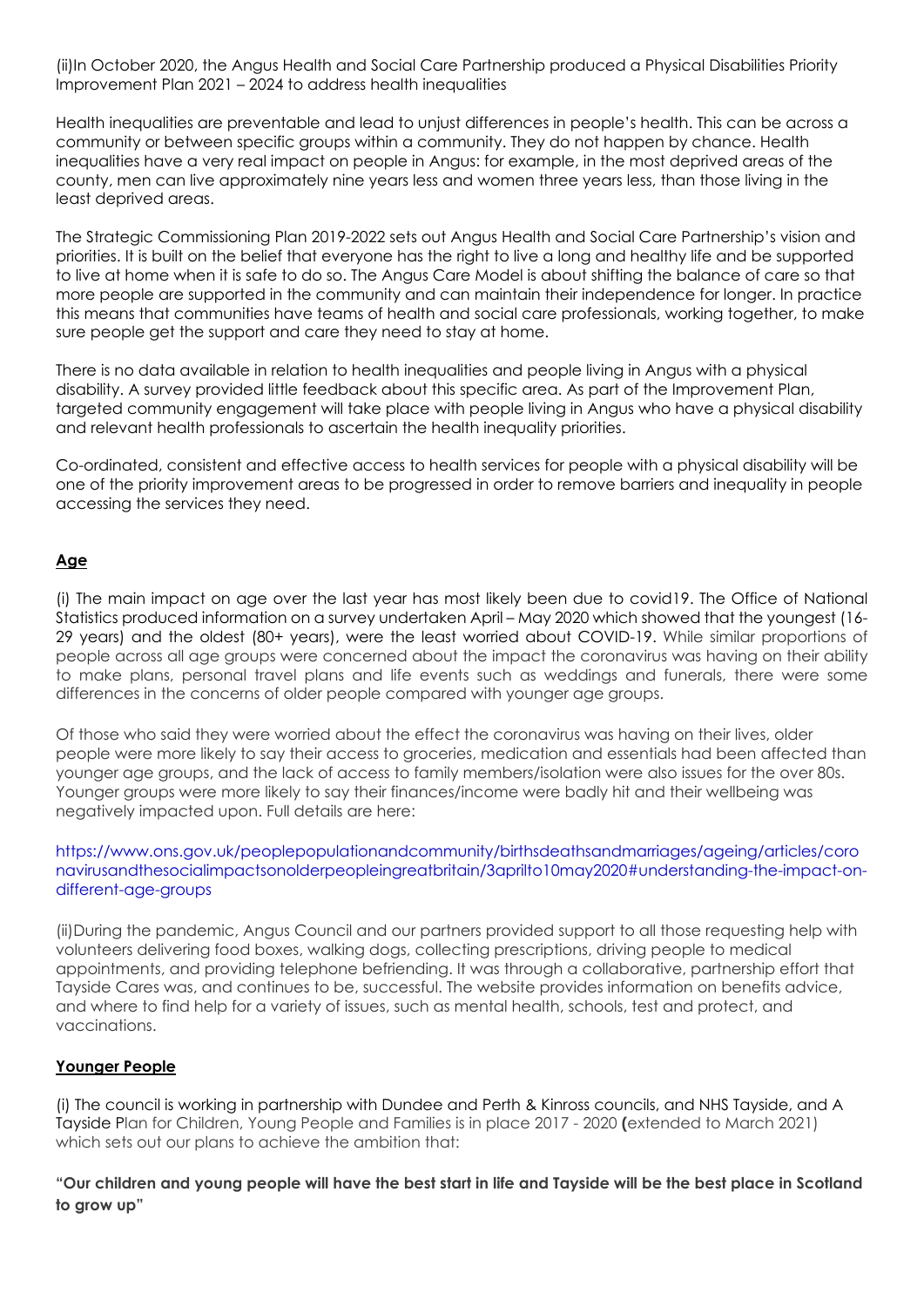As an Integrated Children's Services Partnership in Angus, we are committed to putting the needs and rights of children, young people and families at the centre of everything we do. We are taking steps to ensure that children enjoy their rights, as set out in the United Nations Convention on the Rights of the Child (UNCRC). These include: implementing the UNCRC as it comes into Scots law; adopting an action plan to help children and young people experience their rights; using the Child Rights and Wellbeing Impact Assessment (CRWIA) to ensure that our policies and legislation protect and promote the rights and wellbeing of children and young people; and reporting on our progress to parliament

(ii)A consultation with young people took place in 2018 seeking views about best methods of engagement with them. This survey had a positive response with 38 young people who told us what would work for them, and this has been taken on board e.g. reviewing language used with them etc.

We developed the My Views app as a tool to help young people amplify their voices. Two young people sat on the project board with Angus Council's Digital Enablement Team and Children's Service. We developed and tested the app in partnership with staff and young people throughout 2019. The app allows care experienced young people to share their views with professionals in a way and at a time that suits them. We launched the My Views app in April 2020 as one of many options for children and young people to get their views heard, ensuring they influence decision-making that impacts on them directly, in line with Article 12, which is about respect for the views of the child and making sure that view is given due weight.

# **Race**

(i)In June 2020, elected members backed a motion to support Black Lives Matter. Some work then followed with Angus South MSYP Daniella Damptey regarding the investigation of street names in Angus which were associated with the slave trade, if any, and if there were any statues to celebrate plantation owners etc. There were not any statues of that nature, and Daniella was supplied with a list of street names in Angus to investigate.

(ii) Many of our staff and their families responded to the urgent call for translators for a wide range of languages during a significant outbreak of Covid-19 at a Tayside factory where approximately 20 languages were spoken. The translation of guidance/instruction cards at test centres were needed immediately and by working jointly with Dundee City Council and NHS Tayside, this was achieved.

(iii) As a result of Brexit and the ending of the free movement of labour, the council has been working with COSLA and the Home Office to keep employees up-to-date with information around applying for EUSS for themselves, and supporting, in particular, vulnerable people in Angus, to apply for EU settled status by issuing guidance, and publicising dates of information roadshows – held face to face initially, then virtually.

# **Lesbian, Gay,Bisexual, Transgender Plus (LGBT+)**

(i)In 2020, the Revels Group in Arbroath received some funding from the council's equality group to create a book about coming out, by having some visiting specialists join them. This didn't go ahead due to Covid, however, the Group started more practical activities which link in with skills for life. Young people learned how to sew their own period pads and moved on to making masks. The Revels logo was added to the masks to hand them out/sell them to raise awareness of the group and equality in general, with an aim to possibly having a small social enterprise to raise funds for group activity. These practical sessions were helpful for their wellbeing during a period of restrictions.

(ii) Inclusion is a priority for all schools in Angus with reference to respecting the rights of all children and young people. A number of secondary schools have LGBT inclusion groups. For example, Montrose Academy achieved their LGBT Charter Mark a number of years ago. Webster's High School is a **[Rights Respecting School,](https://www.unicef.org.uk/rights-respecting-schools/)** and is working towards achieving the Silver Award.

Their progress so far…

• A Rights Respecting School Action group has been set up